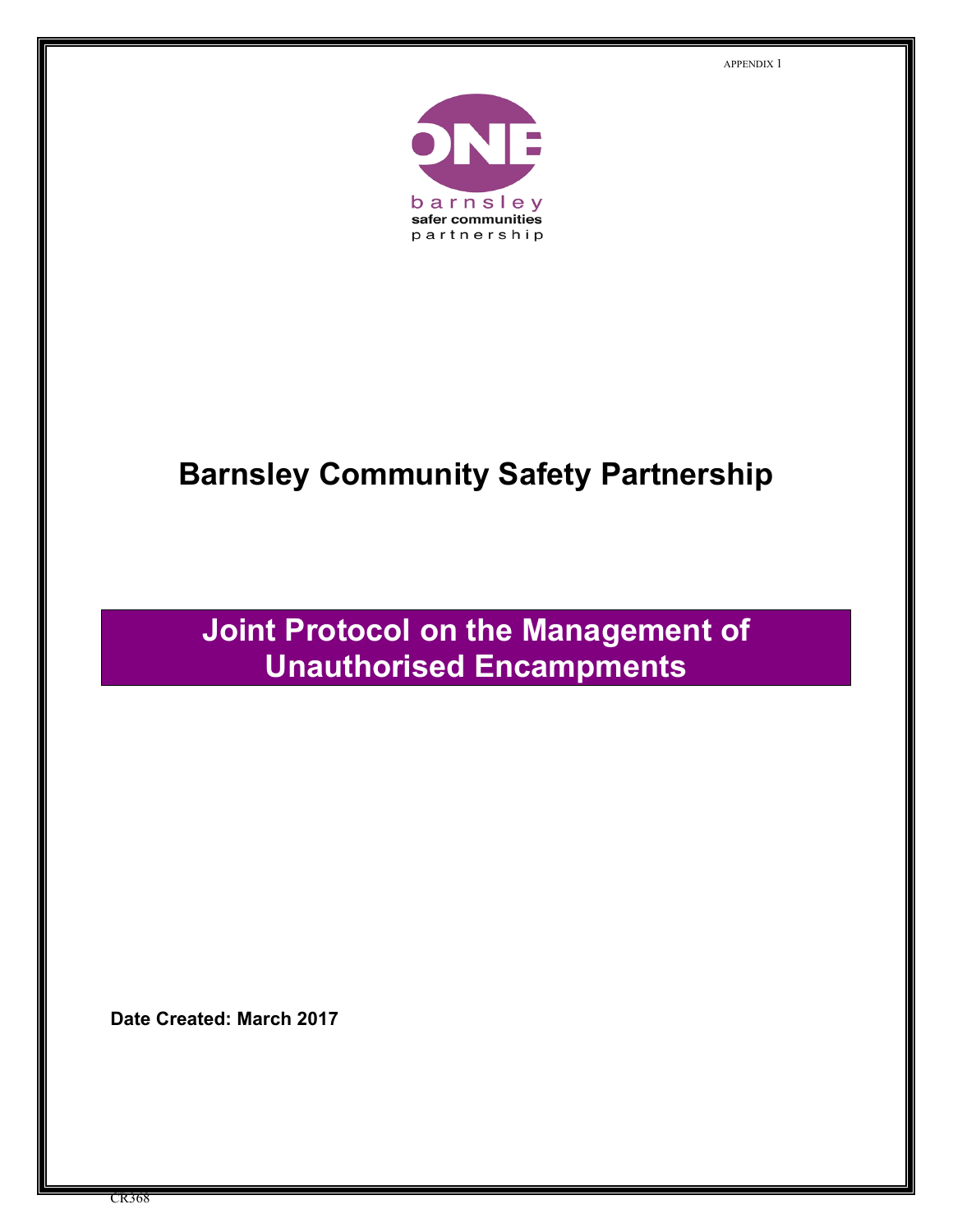#### **1. Aims of the Protocol**

 This protocol outlines the partnership approach of the Barnsley Community Safety Partnership (CSP) and in particular its key agencies Barnsley Council and South Yorkshire Police (SYP) in dealing with unauthorised and illegal encampments throughout the Borough.

 The protocol outlines the agreed joint approach and process adopted to respond effectively to unauthorised and illegal encampments, outlining the roles, responsibilities and powers that are available to all organisations. The protocol will ensure consistent, proportionate and appropriate decisions are made when responding to unauthorised and illegal encampments.

 Unauthorised encampments can have a significant impact on the local community and on the environment. Unauthorised and illegal encampments are often as a result of gypsy and traveller families settling without the landowner or occupiers consent. This protocol outlines a holistic approach to all unauthorised and illegal encampments and is not specific to the gypsy and traveller community.

 The protocol aims to promote inclusivity creating a balance of rights and responsibilities towards all members and sections of society including the settled, travelling and business community.

#### **2. Objectives of the Protocol**

 In pursuance of the aim of the joint protocol, the following objectives have been agreed by the Barnsley CSP:

- To provide a clear framework for all partners to understand expectations in order to achieve a consistent, proportionate and legitimate response to unauthorised and/or illegal encampments;
- To ensure people forming part of the unauthorised and/or illegal encampment are provided with support and advice pertaining to their individual needs;
- To coordinate multi-agency activity in relation to issues raised by unauthorised and/or illegal encampments;
- To ensure appropriate and effective action is taken to address crime and anti- social behaviour that is directed towards or from the unauthorised and/or illegal encampment;
- To enhance confidence and satisfaction in our communities through the application of agreed principles;
- To reduce community tensions and assess risk through appropriate and effective communication.
- **3. Protocol Principles**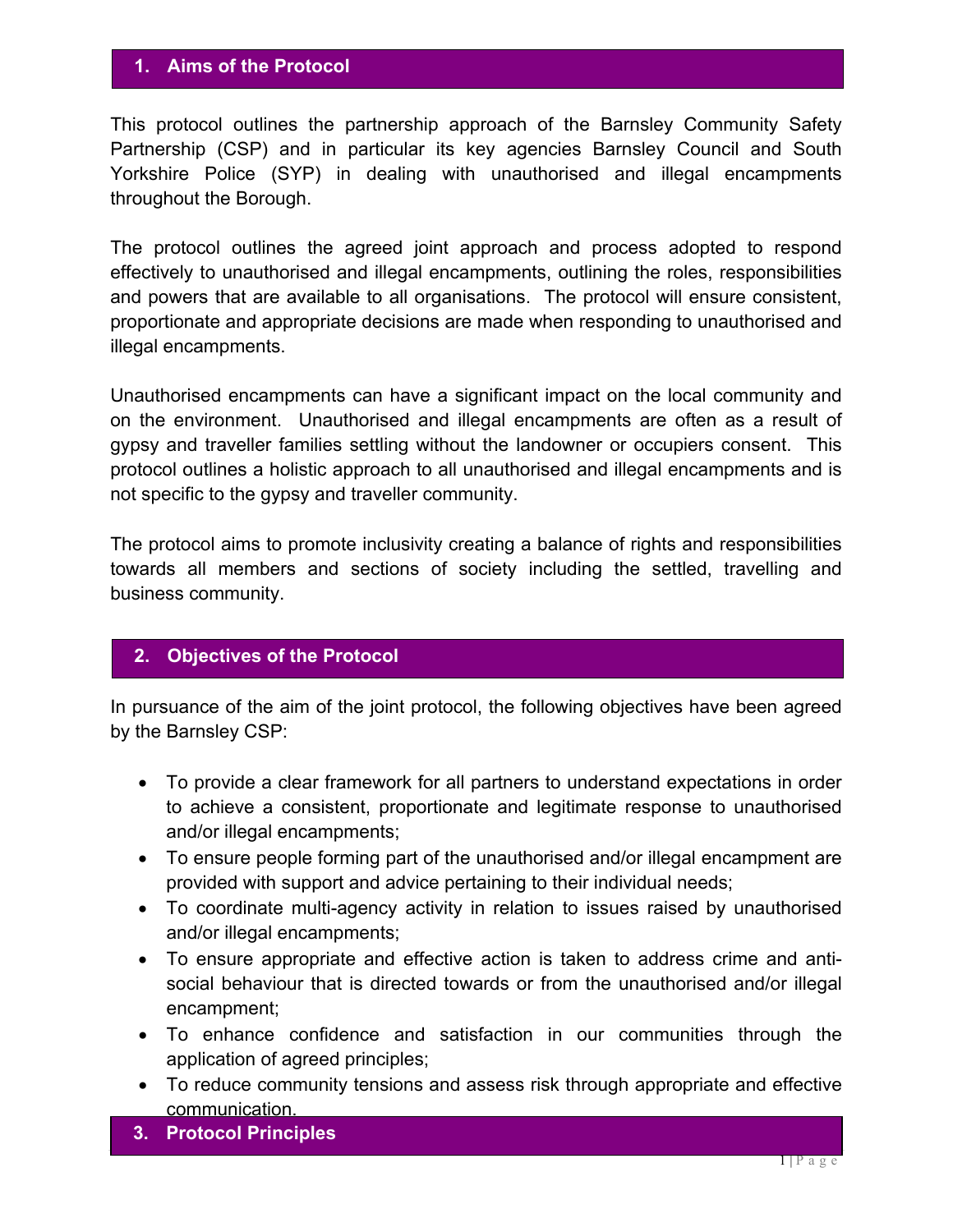The development of an inter-agency protocol is recognised as being good practice by the Department for Communities and Local Government (DCLG). A coordinated partnership approach has been adopted locally to manage unauthorised and illegal encampments. The approach is underpinned by the following key principles:

- A consistent inter-agency approach will be taken to the management of unauthorised and illegal encampments;
- All unauthorised and illegal encampments will be dealt with proportionately and fairly in accordance the relevant legislation and good practice guidance;
- The rights of and impact on the local community and business community will be taken into account when considering the necessary enforcement action to be taken;
- The council is responsible for dealing with unauthorised and/or illegal encampments on land owned by the council but will provide advice and guidance to private landowners on unauthorised and/or illegal encampments on private land. The council does have the discretion to use powers to remove vehicles and any occupants from private land. This will only be used where there is a strong public interest to do so and where the land owner provides sufficient evidence of the action they have undertaken to remove the unauthorised encampment along with a justifiable business case as to why they are unable to resolve the matters themselves.
- Except where exceptional circumstances arise and where encampments are established on special designated sites as detailed at Section 8, decisions on enforcement action in relation to unauthorised and/or illegal encampments on land owned by the council will not be taken before the necessary welfare checks have been undertaken. This will include assessing all relevant welfare, health and/or educational needs with the engagement of all relevant agencies;
- From the powers available, a collaborative and robust approach will be adopted to identify the most appropriate ways of dealing with any unauthorised and illegal encampments. This will be determined by the circumstances of each individual case;
- The council will consider moving occupants of unauthorised and/or illegal encampments in partnership with SYP and other key agencies to the emergency stopping point where this is relevant and appropriate to do so;
- The council will ensure clean-ups are carried out on council-owned land and the security of the site is reviewed once the site is vacated to minimise any further detrimental impact to the local and business community.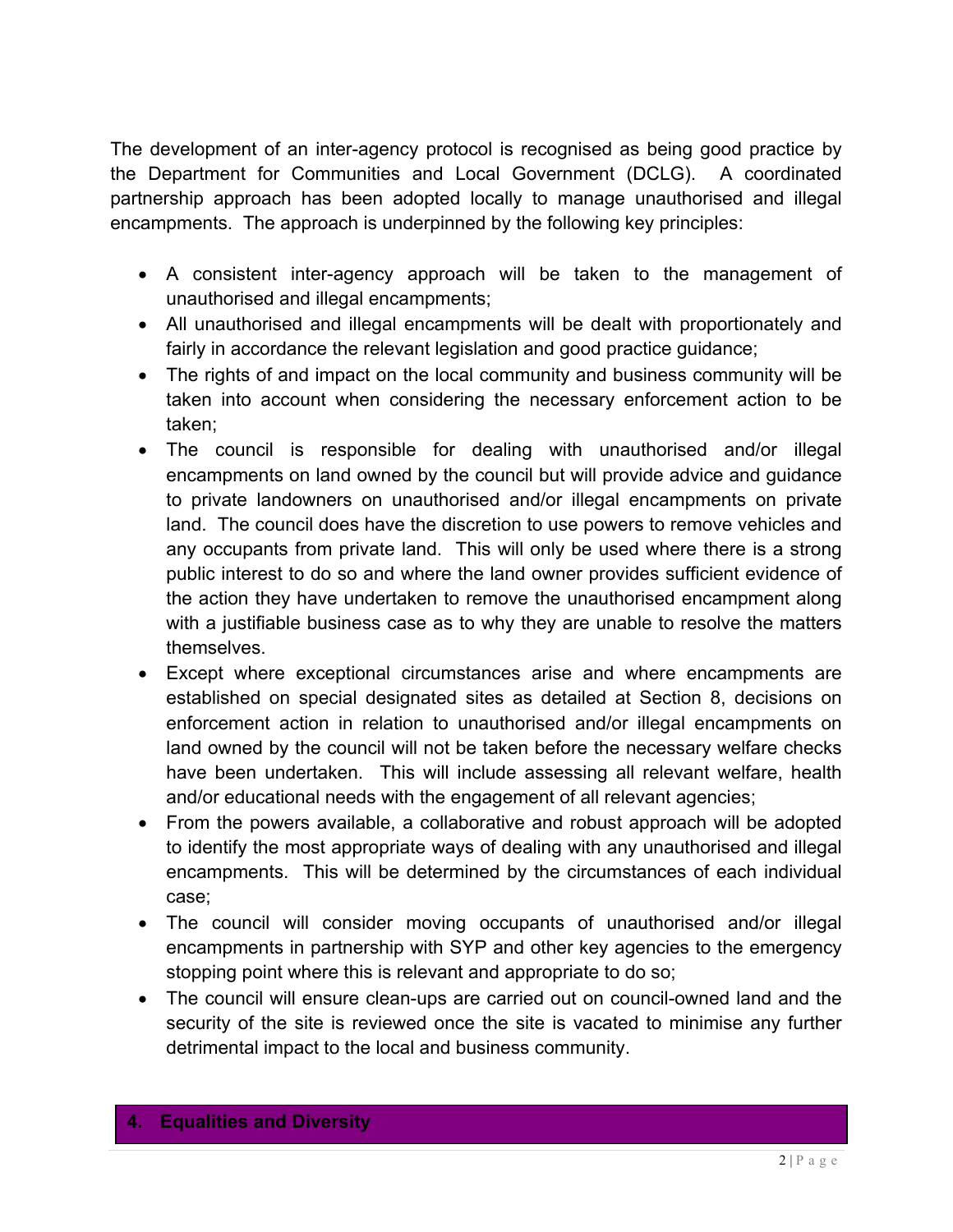In dealing with unauthorised and illegal encampments, all partner agencies will have due regard to the legal requirements as set out in the Human Rights Act 1998 and the Equality Act 2010. The Barnsley CSP is committed to promoting equality and diversity and ensuring that everyone is treated fairly taking into account their individual needs and circumstances.

 Agencies will take all reasonable steps to ensure they do not unlawfully discriminate and will treat everyone with the same level of courtesy, dignity and respect regardless of:

- disability;
- age;
- gender reassignment;
- marriage and civil partnership;
- pregnancy, maternity, breastfeeding;
- race;
- religion and belief;
- sex;
- **sexual orientation.**

#### **5. What is an Unauthorised Encampment?**

 An encampment can be deemed to be unauthorised in either or both of the following cases:

- If the owner of the land concerned does not give permission;
- If planning permission is required and has not been granted.

#### **6. Authorised Encampments**

 There are a number of authorised private and council run caravan sites in the Borough. The council has a well-established site at Smithies Lane, which provides permanent pitches for gypsies and travellers who meet the eligibility criteria. In addition to this, the council also provides an emergency stopping place on Grange Lane, Stairfoot, Barnsley.

# **Smithies Lane Site**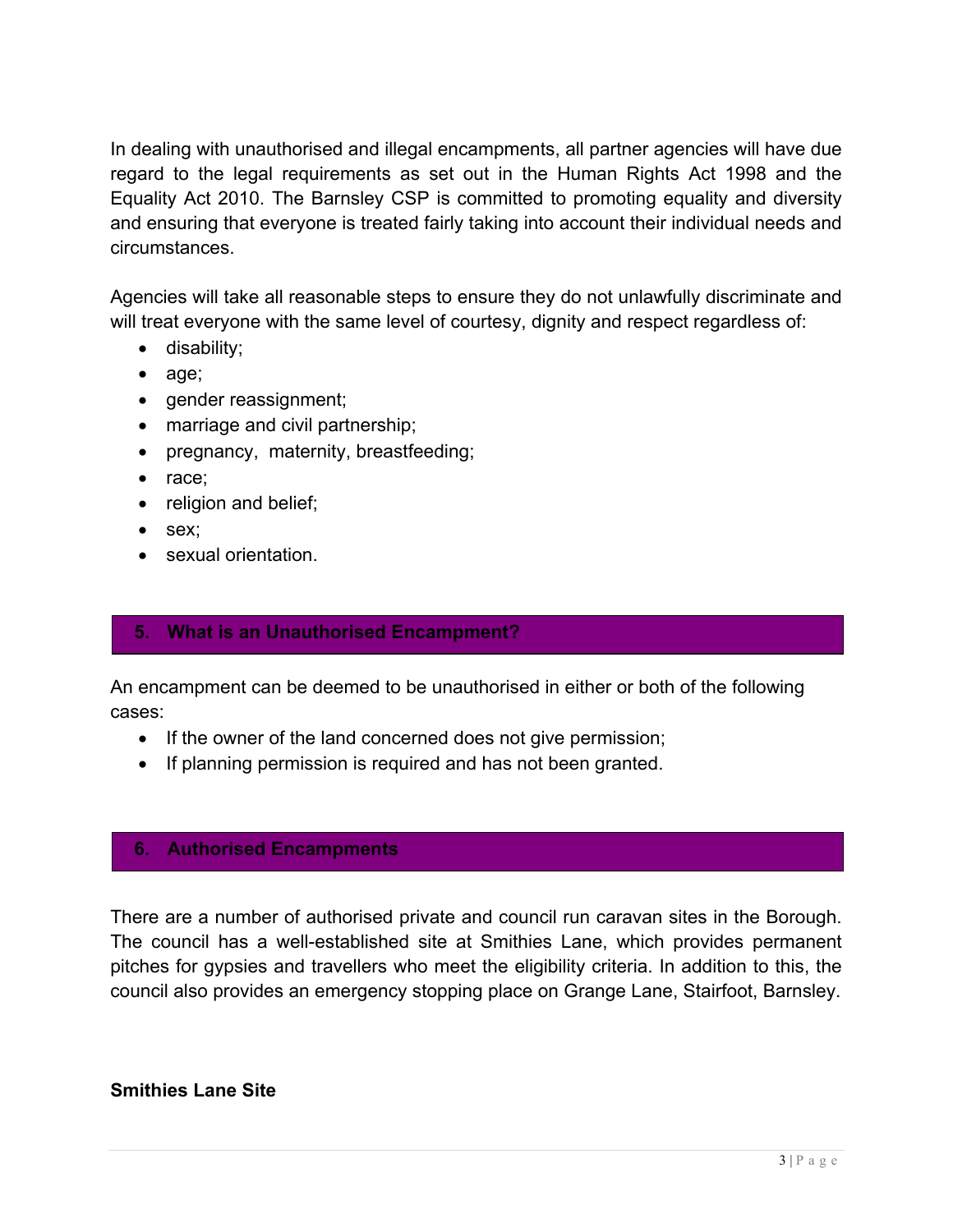Berneslai Homes manage Barnsley Council's gypsy and traveller site at Smithies Lane, Smithies, Barnsley, S71 1NL. The site has recently undergone a full redevelopment and refurbishment and has 30 permanent pitches, which are all fully serviced with water, drainage and electricity.

 The pitches are rented by gypsies and travellers with their own caravan units. Very few vacancies often arise on the Smithies Lane gypsy and traveller site however; Berneslai Homes do hold a waiting list for gypsies and travellers wanting to rent a pitch.

# **Grange Lane –Emergency Stopping Place**

 The emergency stopping place is located on Grange Lane, Stairfoot, Barnsley, S71 5QQ. This provides a temporary, emergency stopping site for up to 11 pitches. The maximum authorised length of stay is 14 days (this can be extended in exceptional circumstances e.g. health reasons) with no return within 3 months.

# **7. Legislative Framework**

## **Powers Available to the Police**

#### **Power to direct unauthorised campers to leave land**

 Section 61 of the Criminal Justice and Public Order Act 1994 gives the police *discretionary* powers to direct trespassers to leave and remove any property or vehicles they have with them. The power applies where the senior police officer reasonably believes that two or more people are trespassing on land (not including the highway) with the purpose of residing there, that the occupier has taken reasonable steps to ask them to leave, and any of the following:

- a) that any of the trespassers have caused damage to land or property;
- b) that any of the trespassers have used threatening, abusive or insulting words or behaviour towards the occupier, a member of the occupier's family or an employee or agent of the occupier; or
- c) that the trespassers have between them six or more vehicles on the land.

 Failure to comply with the direction by leaving the land within the given time period is an offence. Similarly it is an offence for a trespasser who has left the land in compliance with an order to re-enter it as a trespasser within three months of the direction being given.

#### **Power to direct trespassers to an alternative site**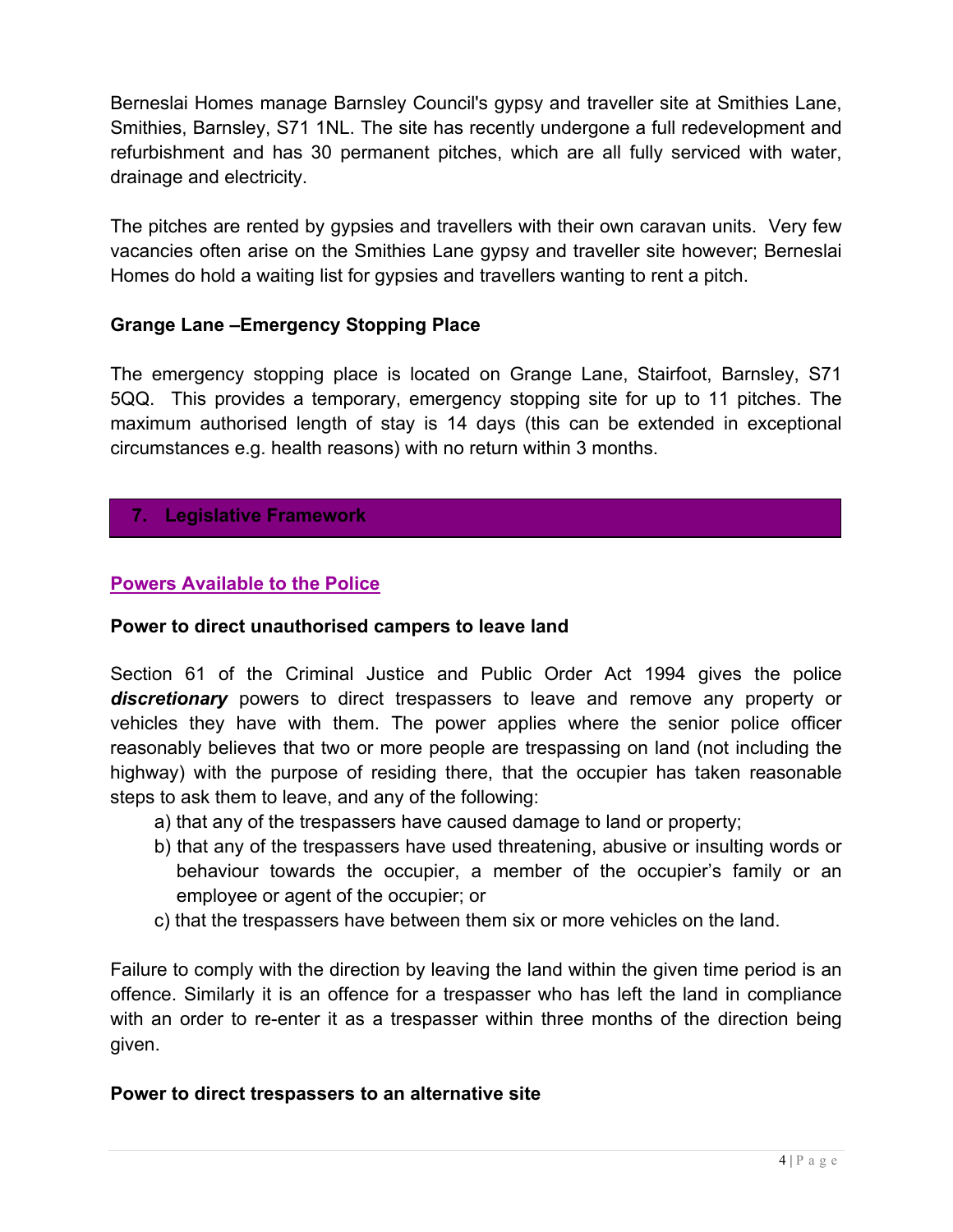Police have powers under sections 62 A-E of Criminal Justice and Public Order Act 1994 to direct trespassers to leave land and remove any vehicle and property from the land where there is a suitable pitch available on a caravan site elsewhere in the local authority area.

 An emergency stopping site is available in Barnsley and where appropriate this power will be utilised by SYP to support the council to move occupants of unauthorised encampments to this site where it is available and deemed appropriate to do so.

# **Powers Available to the Council**

## **Power to direct unauthorised campers to leave land**

 The Criminal Justice and Public Order Act 1994 s77 gives local authorities the power to serve persons residing in vehicles including caravans on land with a direction to leave the land. unoccupied land or occupied land on which persons are residing without the consent of the occupier. It is an offence to fail to comply with such a direction. If the direction is not complied with, the local authority can apply to a magistrates' court for an order requiring removal of vehicles and any occupants from the land under section 78 of the Act. Responsibility for eviction lies with the council and their officers or agents may use reasonable force to evict. It is recommended that the police attend such evictions in order to prevent a breach of the peace. People returning to the same land of which they were given a direction to leave within a three month period can be prosecuted. The power applies only to land forming part of a highway, any other

# **Injunctions to protect land from unauthorised encampments**

 If a local site is particularly vulnerable and intelligence suggests it is going to be targeted for unauthorised camping, causing disruption to others going about their day-to-day lives, local authorities can consider applying to the courts under section 187B of the Town and Country Planning Act 1990 for a pre-emptive injunction preventing unauthorised camping (and/or protests) in a defined geographical area.

#### **Possession Orders**

 Both the council and private landowners can obtain a possession order under Part 55 of the Civil Procedures Rules where removal of trespassers from property including land is required. A possession order may be secured quickly against trespassers however there has to be a minimum of two days' notice before a hearing can take place if the property is non-residential, or 5 days for residential property. This action is not supported by criminal sanctions.

#### **Local Byelaws**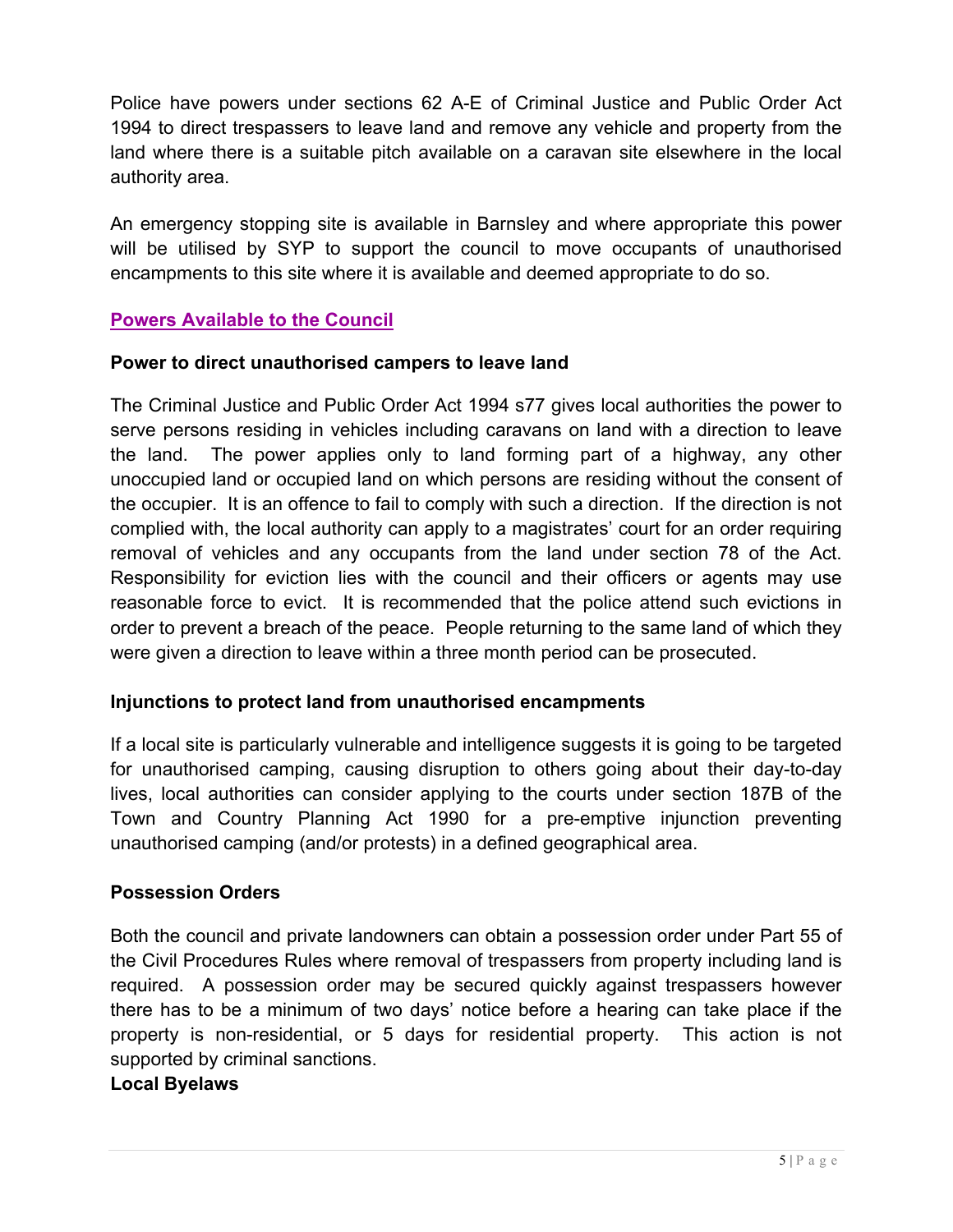Section 235 of the Local Government Act 1972 enables the council to make byelaws for the good rule and governance of the whole or any part of the district or borough and for the suppression and prevention of nuisances. Such byelaws include noise in streets and other public places, urinating in public etc. Section 150 of the Police Reform and Social Responsibility Act 2011 enables the council to attach powers of seizure and retention of any property in connection with any breach of a byelaw made under section 235 and enables the courts to order forfeiture of any such property on conviction for contravention of any byelaw.

# **Planning Contraventions**

 Under various sections of the Town and Country Planning Act 1990, the council can take action against private land owners where there may have been a breach of planning control. Actions can include:

- Issuing of a planning contravention notice under section 171C. Penalty for non- compliance is a maximum of £1,000 on summary conviction. A second conviction for continuing non-compliance can be penalised by a daily fine. A false or misleading response to a planning contravention notice is subject to a maximum fine of £5,000.
- Issuing of an enforcement notice, requiring steps to be taken to remedy the breach of planning control within a given period. The penalty for failure to comply is a fine up to £20,000 on summary conviction or an unlimited fine on indictment.
- Issuing of a stop notice. A stop notice may only be serviced with or after an enforcement notice relating to the same activity. Penalty for non-compliance is a fine up to £20,000 on summary conviction or an unlimited fine on indictment.
- Issuing of a breach of condition notice where there is a failure to comply with any condition or limitation imposed on a grant of planning permission. Penalty for non-compliance is a fine of up to £2,500 on summary conviction.
- Powers of entry for authorised officers for them to obtain information required for enforcement purposes. Willful obstruction of an authorised person is an offence and the penalty is a fine of up to £1,000 on summary conviction.

# **Off Street Parking Orders**.

 The Road Traffic Regulation Act 1984 and Part 6 of the Traffic Management Act 2004 provides the council with the authority to apply for and declare certain areas to be governed by an Off Street Parking Order. This is used to regulate the use of car parks in resident parking areas and public pay and display car parks.

 Any such order prohibits any vehicles from causing an obstruction, staying over 24 hours and using the parking area for sleeping or camping purposes. There are various other prohibitions attached to the order.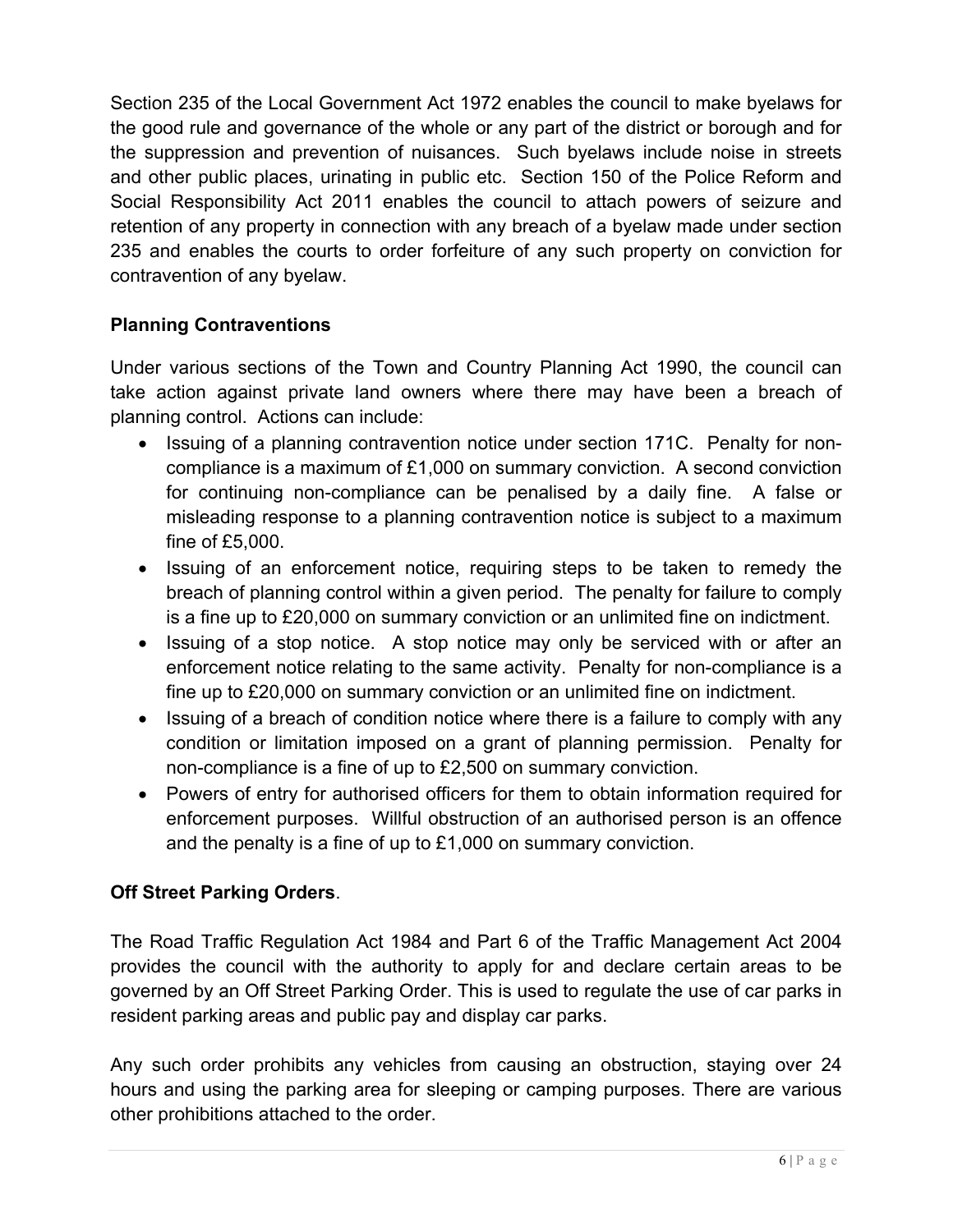The same order provides the council with the power to remove the vehicle from the car park.

#### **Environmental Crime**

 The council has an environmental protection role and as defined in legislation has a range of responsibilities to deal with environment crime including littering, dog fouling and fly tipping. These responsibilities arise from a number of legislative acts including the Environmental Protection Act 1990, the Clean Neighbourhoods and Environment Act 2005 and more recently the ASB, Crime and Policing Act 2014. The council can take action to prosecute people committing environmental crime offences. The council will robustly enforce against any type of environmental crime however, this can only be achieved where there is evidence which can be presented to a criminal standard. Prosecutions tend to be against individuals and sufficient evidence must exist to be able to prove beyond reasonable doubt that an individual is responsible for a specific offence.

#### **8. Managing Unauthorised and Illegal Encampments**

 Managing unauthorised and illegal encampments must involve a balance between the rights of the landowner, the rights of and the impact on the local community and the rights and welfare needs of the people who form part of the unauthorised encampment. The protocol provides a consistent approach to managing unauthorised and/or illegal encampments which ensures that the local community, business community and people forming part of the unauthorised encampment are treated with respect, dignity and equity.

 When people are camped on land that they do not own, without the permission of the owner, they are trespassing. If a negotiated solution is not possible, then the council, the Police and private landowners all have enforcement powers which are defined at Section 7.

#### **Initial Reports - Partnership Response**

 The council and SYP will respond to every report of an unauthorised and illegal encampment on a case-by-case basis with an approach that is firm, fair and proportionate. Unauthorised encampments fall into 2 categories; those on land owned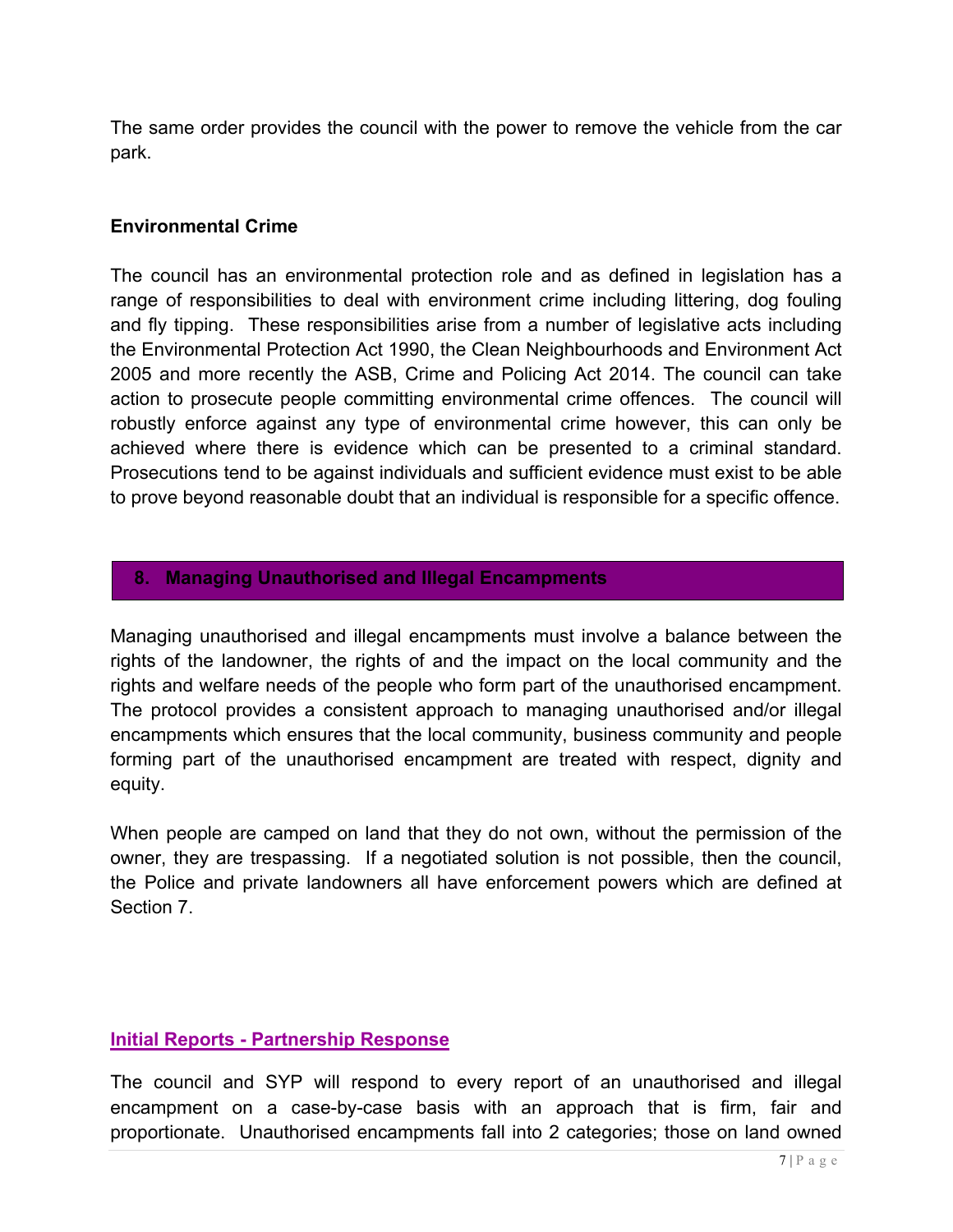by the local authorities and those on privately owned land. Where the unauthorised and illegal encampment is on Local Authority land; the council is responsible.

 Where the unauthorised and illegal encampment is on private land, the landowner is primarily responsible however; the council will provide guidance regarding the effective management of unauthorised and/or illegal encampments. In all cases, the Police are responsible for crime and disorder related issues.

 Notification relating to the arrival of an unauthorised and illegal encampment can be received from a variety of sources and can be made to several partner agencies. It is essential that communication is timely in order to ensure a consistent approach is taken to effectively manage unauthorised and/or illegal encampments.

# **Police Receipt of an Unauthorised Encampment:**

 Following reports of an unauthorised and/or illegal encampment, SYP will create a ProCAD incident and the Neighbourhood Inspector or in their absence the Response Inspector will be informed.

 An assessment of the incident will made by the Neighbourhoods Inspector or in their absence, the Response Inspector following consultation with Local Policing Team (LPT) staff and partner agencies available at the time of report. Depending on the severity of the incident reported, the Neighbourhood Inspector or the Response Inspector may deploy resources to the scene however; this decision will be taken and prioritised in the context of all other demand.

 An immediate assessment will be made by the Inspector following the National Decision Making Model (NDMM) and decisions documented. This will take into account the land occupied and any reports of criminality, disorder and ASB or issues affecting the quality of life of settled and business communities.

 If the immediate use of police powers is necessary under s61 of the Criminal Justice and Public Order Act 1994 then it is the responsibility of the Neighbourhood Inspector to organise the police response and take appropriate action after following the NDMM. The Inspector can take advice from a Public Order Tactical Adviser and specialist advice from a Silver Public Order Commander or duty Critical Incident Manager. Resourcing advice can be sought through the Force Incident Manager and the Operational Planning Unit.

 In all cases, the Neighbourhoods Inspector or in their absence the Response Inspector will ensure that the council's Community Safety and Enforcement team is notified via the Single Point of Contact (SPOC) about the unauthorised and illegal encampment. The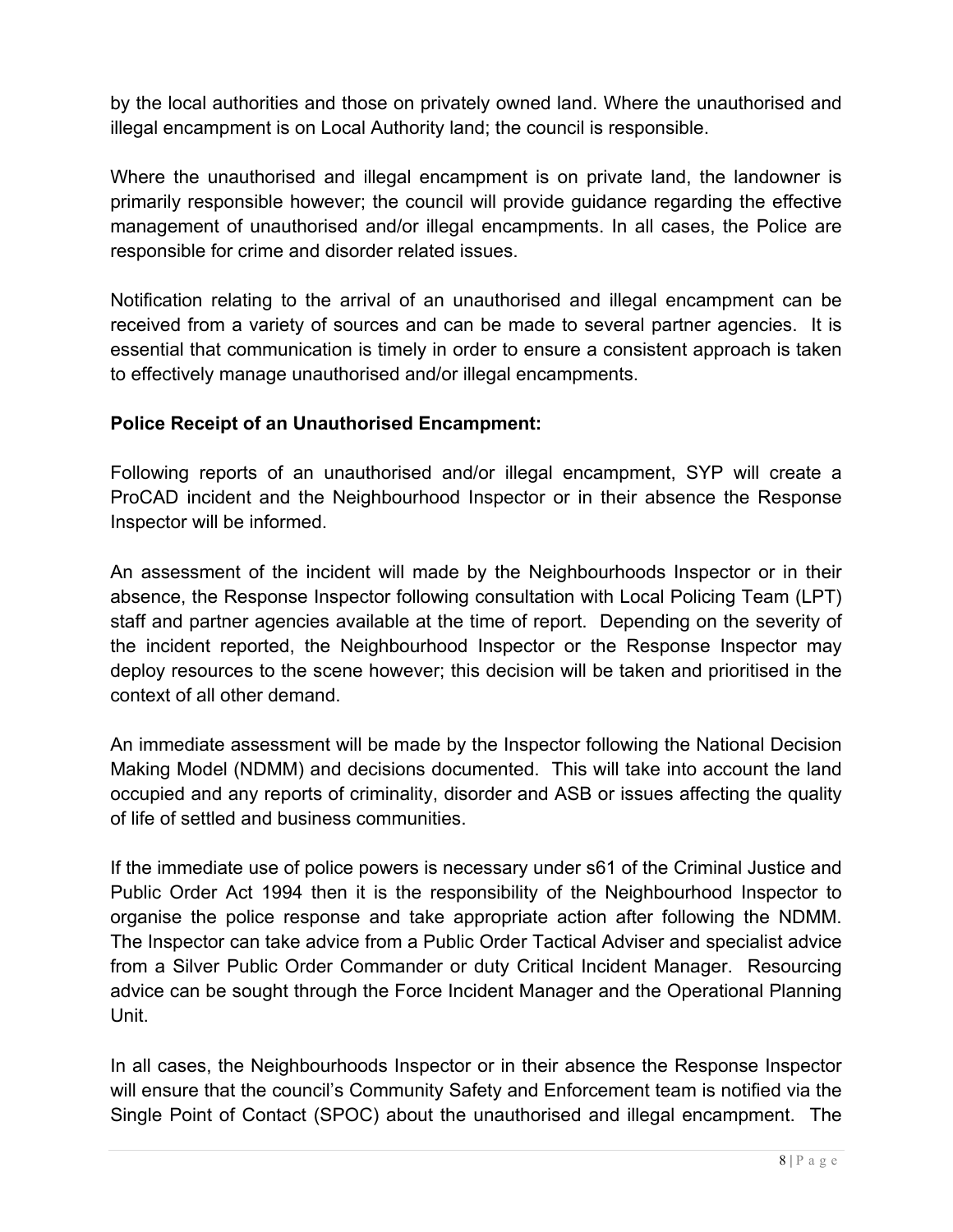SPOC for the councils Community Safety and Enforcement service is the Community Safety and Investigations Manager. The council will create a Civica APP incident and maintain a casefile detailing the chronology and any action taken.

# **Council Receipt of an Unauthorised Encampment:**

 The council should be notified of all unauthorised and illegal encampments in order that land ownership can be ascertained. Notifications can be made by either e-mailing [saferbarnsley@barnsley.gov.uk](mailto:saferbarnsley@barnsley.gov.uk) or by telephoning 772468.

 Reports of unauthorised and illegal encampments will in the majority of cases be received by the council's Customer Services Team. Some reports may be received direct by the council's Community Safety and Enforcement Team but in either case, a Civica APP incident will be created and a casefile detailing the chronology and any action taken will be maintained by the operational service.

 In all cases, the council's Community Safety and Investigations Manager will notify the SYP Neighbourhoods Inspector or in their absence the Response Inspector of the unauthorised and/or illegal encampment.

 The councils' Community Safety and Enforcement Service will determine whether the land is owned privately or by the council. The approach taken by the council will depend on land ownership as defined below.

# **Managing unauthorised and illegal encampments on land owned by the council**

The council has the responsibility for the management of unauthorised and illegal encampments on land owned by the council. This includes any relevant action necessary to remove the trespassers from council-owned land. The councils' Community Safety and Enforcement Service is responsible for dealing with unauthorised and illegal encampments on council-owned land.

Barnsley has two designated special sites being Penny Pie Park at Dodworth, Barnsley and the Keresforth/Broadway playing fields, Barnsley.

Where unauthorised and illegal encampments are established on these sites, enforcement action will be instigated immediately and the adherence to this protocol and standard procedure will be circumvented. In these circumstances the council will:

 Proceed immediately to the service of a notice under Section 77 of the Criminal Justice and Public Order Act 1994 giving the encampment a maximum of 8 hours to vacate the site;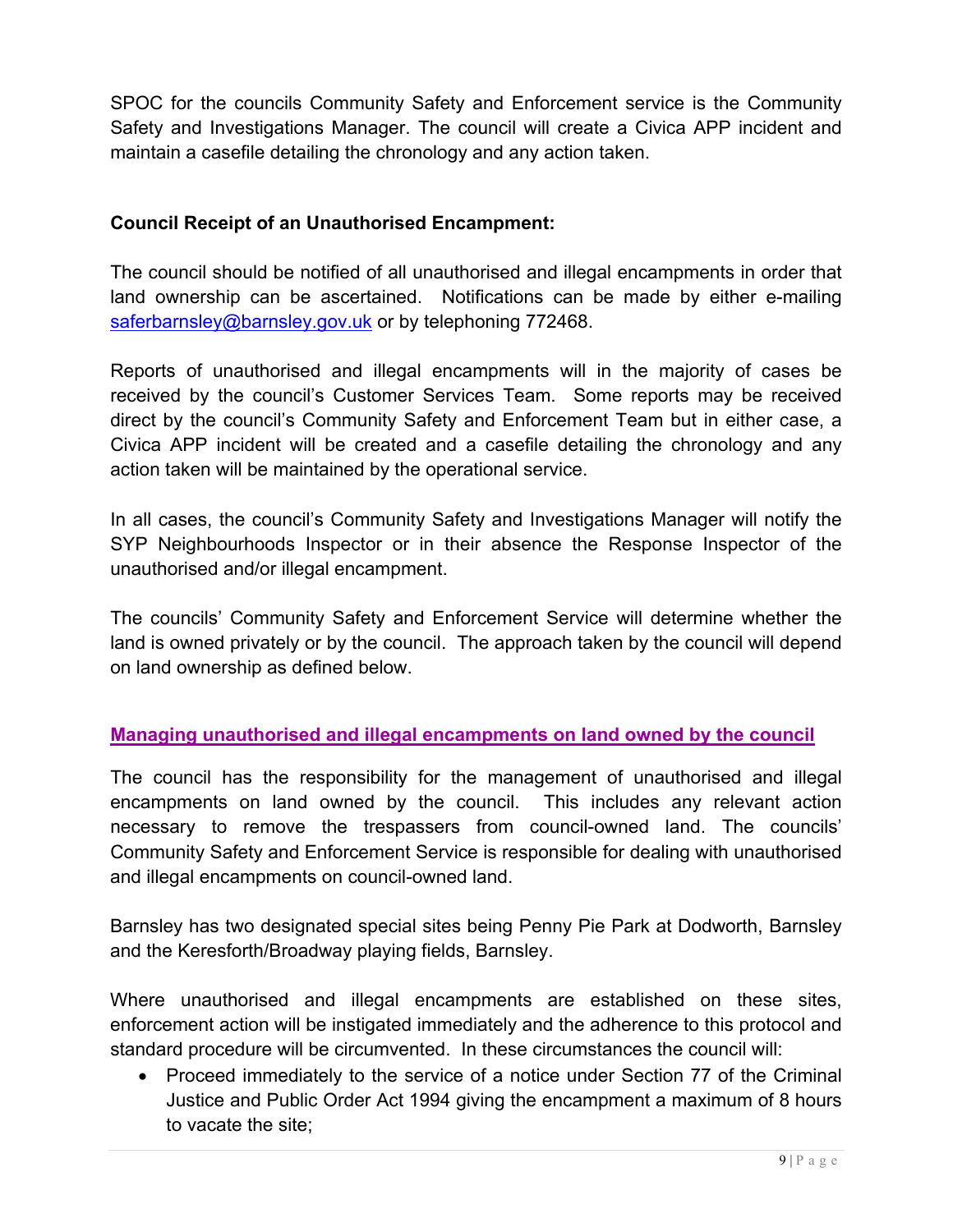• If the notice is not complied with, the council will seek support from SYP to affect immediate removal of an encampment in these locations under Section 61 of the Criminal Justice and Public Order Act 1994.

 The council reserves the right to designate other locations as special sites according to locally defined needs.

 In the majority of other circumstances, the standard process will be followed when dealing with unauthorised and/or illegal encampments. There may however be exceptional circumstances where the council (under the direction of the Director of Legal Services) may make a unilateral decision to pursue immediate enforcement action to remove the occupants of an unauthorised and illegal encampment from a particular site or location. This action will only be taken where there is a firm evidence base (beyond general public dissatisfaction) to warrant immediate action being commenced by the council.

# **Stage 1 – Initial Investigation**

 Where the emergency stopping site is available and it is deemed appropriate, the councils' Community Safety and Enforcement SPOC will determine in collaboration with the SYP Neighbourhoods Inspector or in their absence the Response Inspector whether it is appropriate for SYP to invoke the use of s62 of the Criminal Justice and Public Order Act 1994 to move occupants of the unauthorised encampments to this site.

 Where a decision is taken not to invoke s62, an authorised council officer will carry out a site investigation and initial welfare check within 1 working day of receiving notification of the encampment.

At the visit the authorised council officer will:

- Undertake the site investigation and initial welfare assessment and complete the relevant report (Appendix 1);
- Advise and liaise with individuals and families about ownership of land, and give them a copy of the code of practice (Appendix 2);
- Advise the occupants that the relevant partners will be informed and that they may also visit the site;
- Where appropriate, advise the occupants that a Unauthorised Encampment Case Conference will take place to consider the toleration and any potential enforcement action to be taken in relation to the unauthorised encampment;
- Take photographs of the site and the surrounding area for verification of any environmental impact and the change in numbers forming part of the settlement. Individuals forming part of the encampment should be notified of the reasons for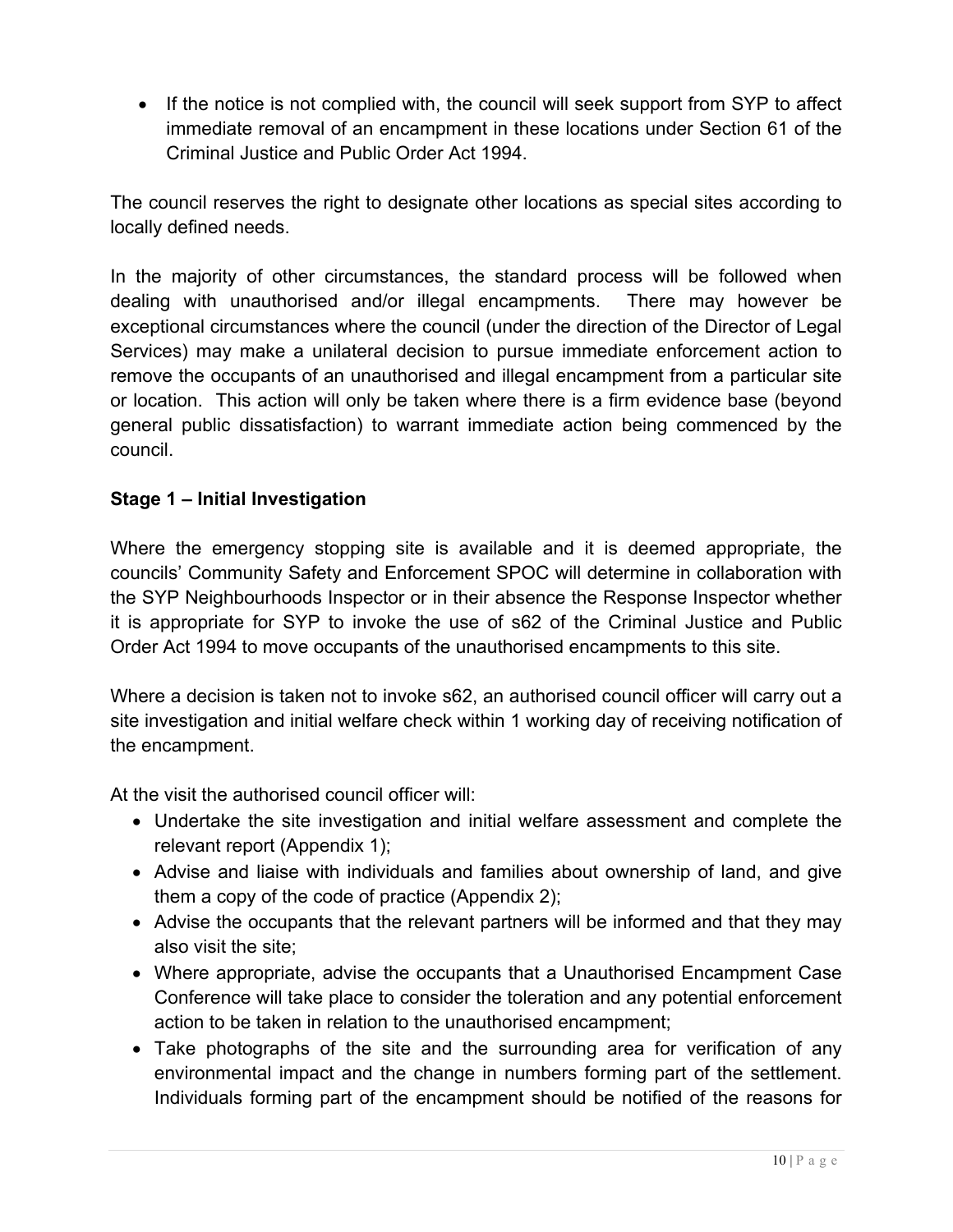taking photographs. These should not contain images of individuals who could be identifiable and should not include children and young people without permission;

• Provide refuse sacks and detail the arrangements for the proper disposal of household waste.

 Barnsley council will undertake a health and welfare assessment to be undertaken by a Health professional. The assessment will usually be undertaken within 2 working days of the request for a health assessment being received.

 A health and welfare assessment visit form (see Appendix 3) will be completed by a Health professional and provided to the councils' Community Safety and Enforcement Team within 1 working day of the assessment being undertaken. This will detail the circumstances of the encampment occupants and any recommendations in relation to action to remove the encampment from council land.

# **Stage 2 – Communication with Local Communities**

 The council will work proactively to provide information to the settled and business communities regarding the unauthorised and illegal encampment providing a brief overview of the agreed protocol and process for the management of unauthorised and illegal encampments.

illegal encampments.<br>The council will within 2 working days of receiving a notification regarding the unauthorised and/or illegal encampment, distribute a resident's letter and frequently asked questions overview (see Appendix 4) to residents in close vicinity of the encampment. This will provide details of a point of contact in the council as well as providing advice in relation to circumstances when the Police should be contacted.

 Contact will be maintained with residents and elected members for the full duration of an encampment advising of any notable events and feeding back responses to concerns and contacts.

# **Stage 3 - Managing the Encampment**

 For the duration of the encampment, the councils' Community Safety and Enforcement Service will visit the site on a daily basis to monitor the encampment and ensure compliance with the code of conduct. The councils' Community Safety and Enforcement Team will seek to enforce robustly compliance with the code of conduct specifically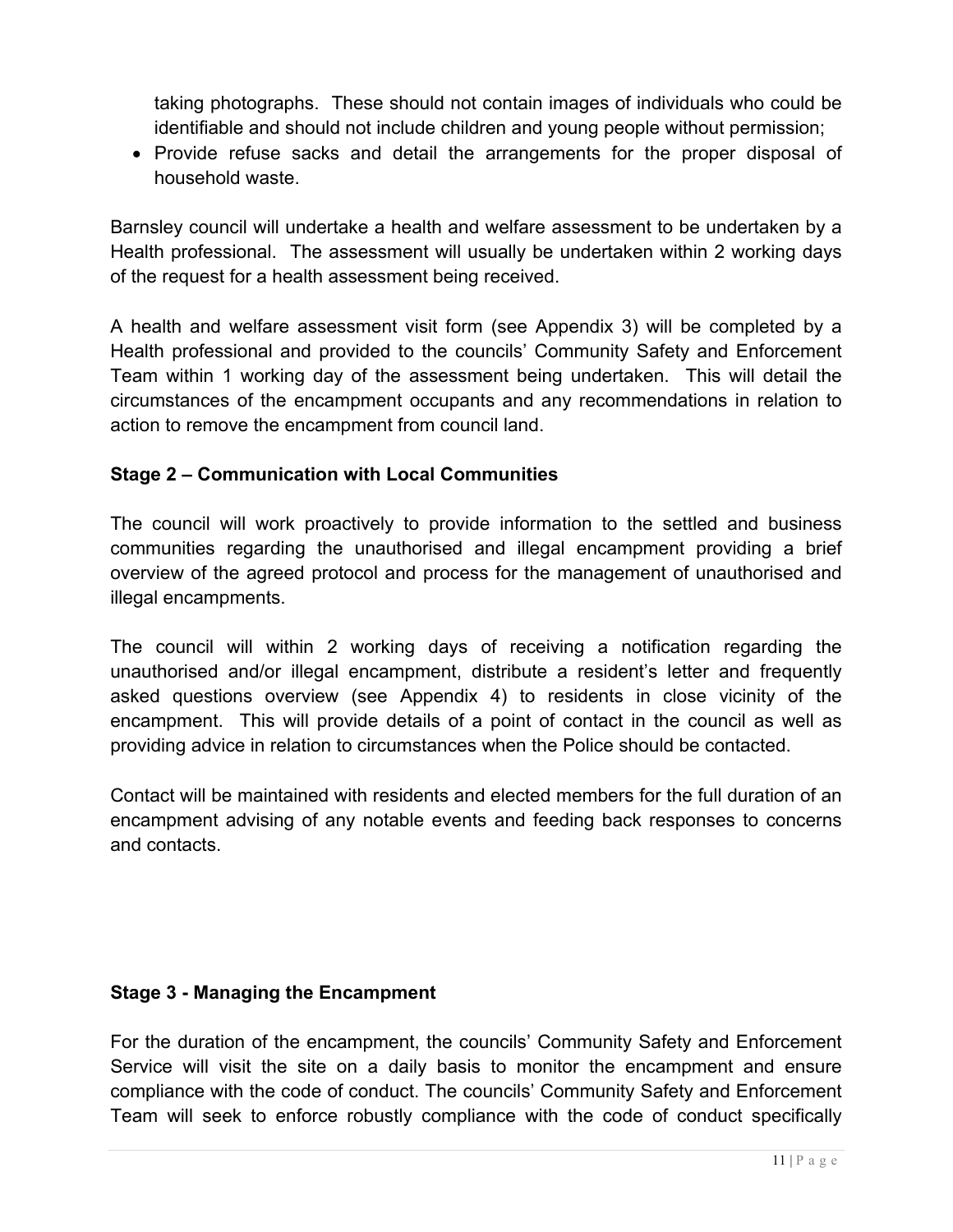around environmental and behavioural standards in line with the relevant legislation as set out at Section 7.

 Site clearance will be undertaken by the councils Neighbourhood Services team on vacation of the land. Where any significant public health risks are present, interim clearances will be undertaken by the councils Neighbourhood Services team accompanied by representatives from the councils Community Safety and Enforcement Team or SYP where this is deemed appropriate.

# **Stage 4 - Decision on Action to be taken**

 A case conference will normally be convened within 5 working days where possible of the welfare checks being received to make a decision as to whether action will be taken to seek removal of the unauthorised and/or illegal encampment. The case conference will comprise of the following representatives:

- South Yorkshire Police
- BMBC Community Safety and Enforcement Service
- BMBC Legal Services
- BMBC Children's Services & Safeguarding
- BMBC Adults Assessment and Care Management (if applicable)
- BMBC Parks Services (if applicable)
- BMBC Highways
- BMBC Neighbourhood Services

 Each case will be considered individually taking into account all information to enable a balanced and informed decision to be made concerning tolerance or action to be taken. The decision may well be to seek immediate possession of the land.

 In reaching a decision as to the need to seek the removal of occupants from unauthorised and/or illegal encampments, the case conference will review the health and welfare assessment completed by the Health professional taking into consideration any recommendations based on the health needs of the occupants of the encampment.

 The following criteria will also be taken into consideration before reaching a decision on eviction of unauthorised encampments on council owned land:

- Public health and safety including highway safety, obstruction or danger to road users as well as environmental and other dangers;
- Any unacceptable conduct causing nuisance to nearby residents and businesses;
- Whether the presence seriously interferes with or prevents the use of that land for its normal use or an imminent change of use;
- Reports of criminality, disorder or anti-social behaviour directed to or from the encampment;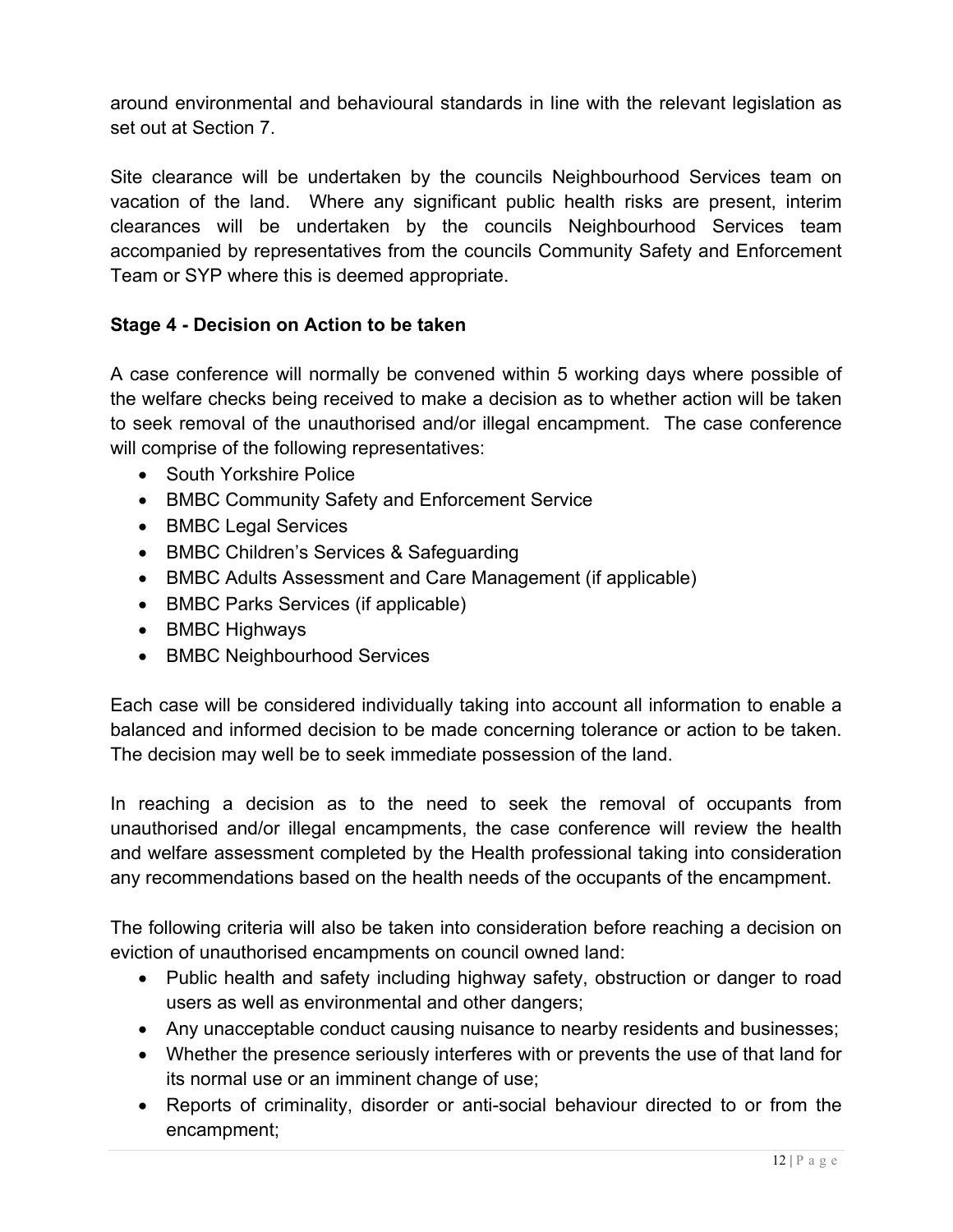Environmental impact and whether the code of conduct has been complied with.

 Decisions taken by the case conference to delay proceedings to evict occupants of an unauthorised and illegal encampment will usually relate to the acute health or welfare needs of encampment occupants. Where a decision to tolerate is taken, a timescale will be agreed by the Case Conference and a further health and welfare check will be carried out by a designated Health professional prior to the review date.

 Whilst these health or welfare needs are being met, the site will continue to be proactively managed by the councils' Community Safety and Enforcement Service.

 In certain circumstances, it may be appropriate to pursue action to evict the occupants from the land but to exclude the person with immediate health or welfare needs along with a small number of occupants who can provide them with support. This will be handled sensitively to ensure that an individual is not left isolated or unsupported potentially leading to greater need.

All decisions taken by the case conference will be full recorded and documented.

## **Stage 5 – Eviction Process**

 Where the council has, either at Case Conference or via the direction of the Director of Legal Services, determined that immediate possession is required, the council will act swiftly to use the powers most appropriate to the circumstances.

 The council will typically take action under Section 77 of the Criminal Justice and Public Order Act 1994. The direction to leave will be drawn up and authorised by the councils Legal Team within 1 working day of the decision to take the action.

 The councils Community Safety and Enforcement service will serve the Section 77 notice on the occupants of every caravan or motorhome forming part of the unauthorised and/or illegal encampment within 1 working day of receiving the documentation from the council's Legal team.

 The notice will direct the persons and any others with them to leave the land and remove the vehicle or vehicles and any other property they have with them on the land. The notice will provide a timescale deemed as "reasonable" for the occupants to comply. Timescales for compliance will depend when the notice is issued but typically a request for vacation of the site will normally be within 24 hours.

 If the encampment fails to comply with the terms of the Section 77 notice, the councils Community Safety and Investigations Manager will liaise with with the SYP LPT Inspector to decipher whether it is appropriate for SYP to invoke the use of s61 of the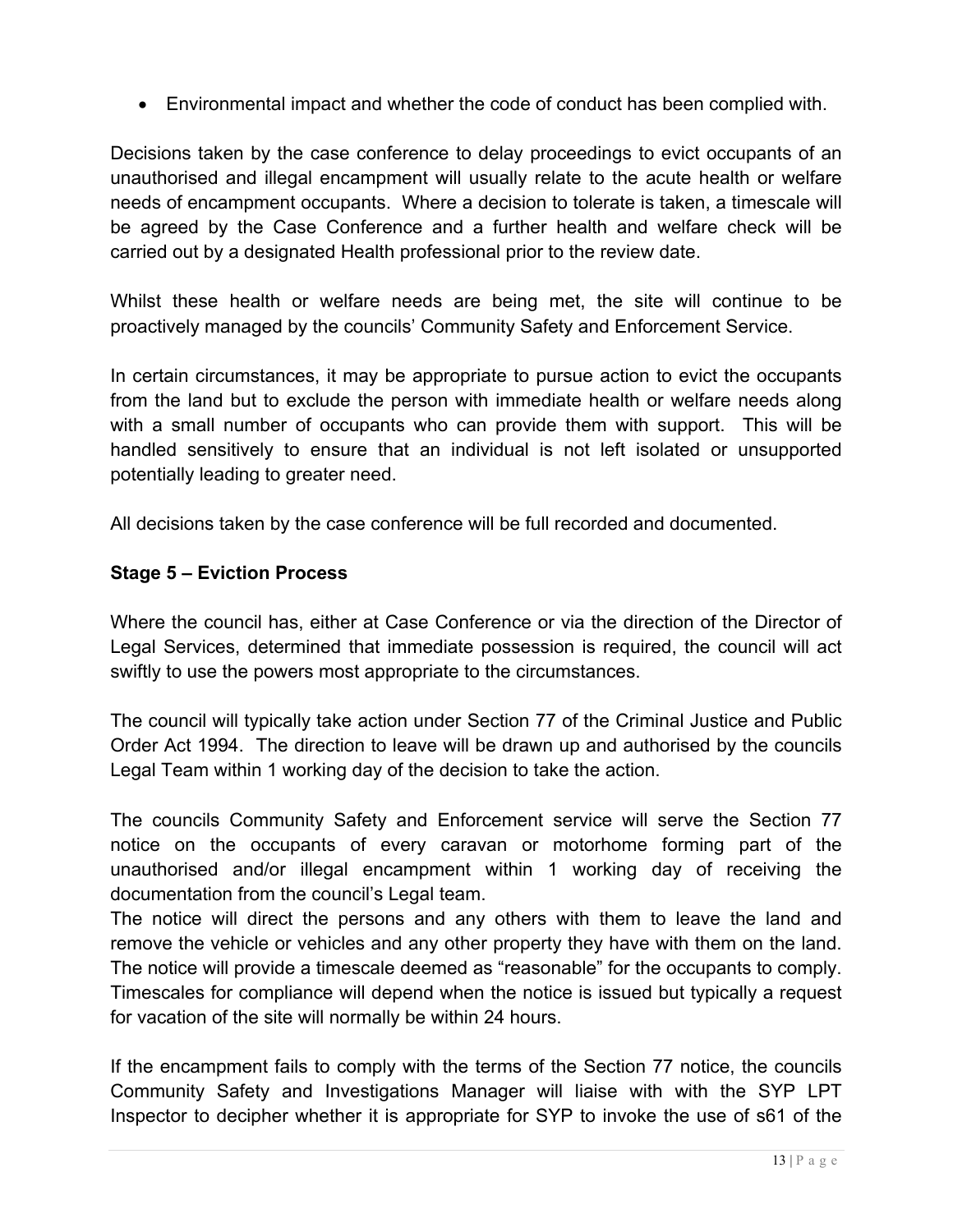Criminal Justice and Public Order Act 1994 to direct trespassers to leave and remove their property and vehicles from the land.

 Where s61 is deemed appropriate, SYP and the council will work collaboratively and expediently to direct trespassers to leave and remove their property and vehicles from the land.

 Where s61 powers are invoked, a police officer will visit the encampment and advise the occupants that they are required to leave by a given date and time, providing them with a copy of the Direction to Leave Land form, ensuring this is understood. Failure to comply with the direction or return to the site within a 3 month period is a criminal offence and will be dealt with by SYP accordingly.

 Where s61 is deemed inappropriate, the council's Legal Services will apply to the court for a section 78 order to remove the occupants of the unauthorised and/or illegal encampment from council land. The application to the court will be made within 1 working day of non-compliance with the section 77 notice however; how quickly this can be heard by the court depends upon availability of court dates.

 Once a court date is secured, a Court summons will be formulated by Legal Services and served on the encampment by Community Safety and Enforcement service at least the day prior to the Court hearing date.

 The court will make a decision on the day of the hearing as to whether a section 78 order will be granted.

 Section 78 is a binding court order which if not complied with, gives the council the power to remove the encampment. The councils Community Safety and Enforcement service will serve the Section 78 order on the occupants of every caravan or motorhome forming part of the unauthorised and/or illegal encampment within 1 working day of receiving the documentation from the court.

 Once the Section 78 order is served, the occupants must be given 24 hours to comply with the Order. The councils Community Safety and Enforcement team will alert relevant parties including SYP to the potential for an eviction from site.

 Where compliance with Section 78 is not achieved, after 24 hours of serving the Court Order, the councils Community Safety and Enforcement team will enforce removal, which may be supported by bailiffs. The councils Community safety and Enforcement service will attend the eviction along with SYP whose role will be to ensure public order is maintained.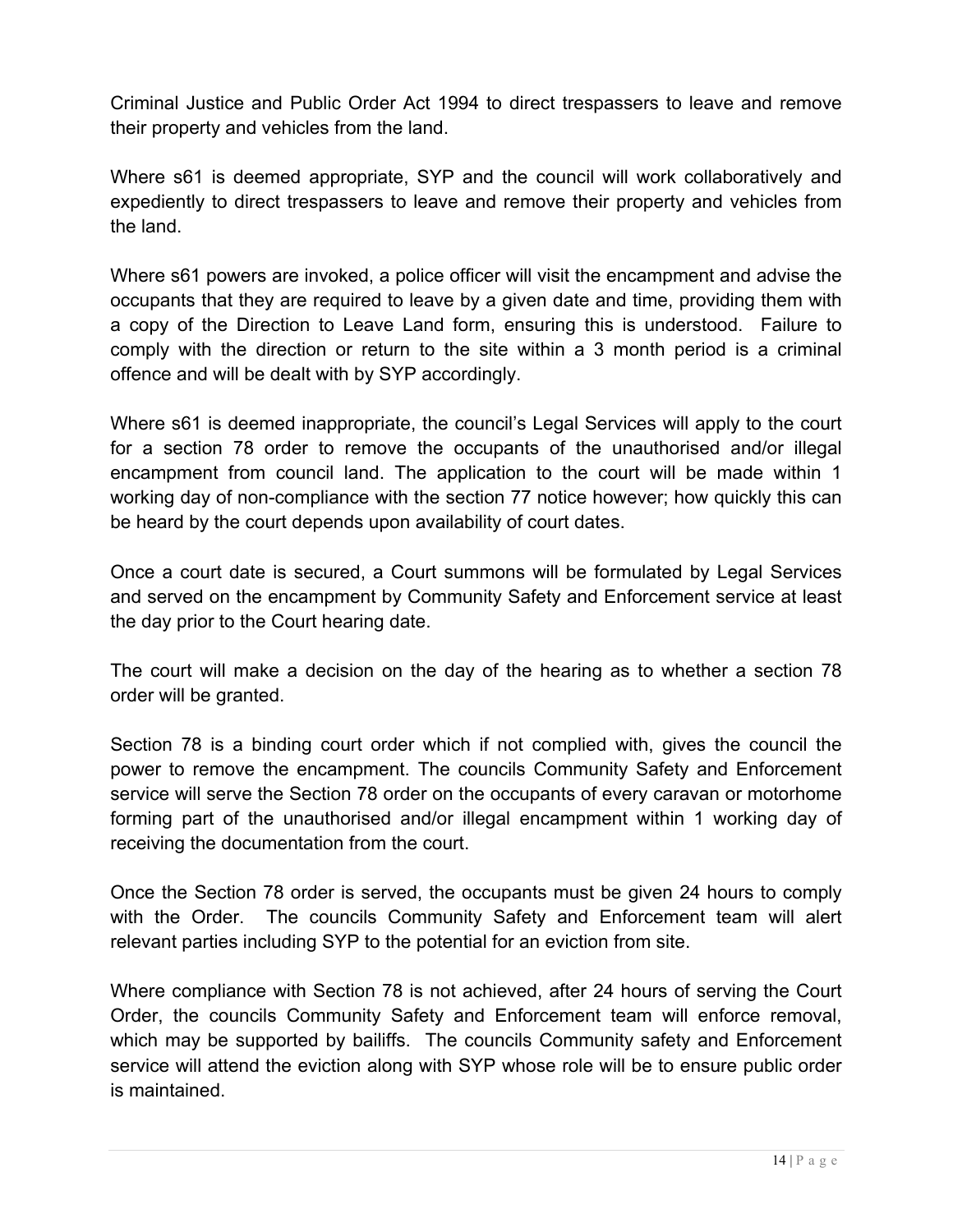# **Stage 6 – Following vacation of land/eviction**

 The councils' Community Safety and Enforcement Team will notify the councils' Neighbourhood Services on the same working day following the vacation or removal of the unauthorised and/or illegal encampment from council land. The councils' Neighbourhood Services team will seek to clear the site of any refuse or waste subject to resource availability within 1 working day of the site being vacated.

 On vacation of the site, an exit survey will be issued to the surrounding settled and business community in order to ensure community feedback is gathered to establish the extent (or otherwise) of any local disruption. Community feedback will be taken into account when considering further preventative measures.

 Once a site is vacated and depending upon the circumstances, the council will seek to secure the site within the available resources in order to prevent or deter further infractions.

 Data relating to the encampment will be used by the council to help inform any relevant policies and strategies including cohesion and housing needs in addition to planning and shared with relevant partners as appropriate in line with relevant legislation and information sharing agreements.

#### **Managing unauthorised and illegal encampments on privately-owned land**

It is the responsibility of private landowners to determine the appropriate action and seek to remove trespassers where appropriate. In line with Government guidance, the council will provide information and advice to private landowners of how to effectively manage unauthorised and illegal encampments and the related powers available to recover possession of the land however, any action will be responsibility of the private landowner. Private landowners are also responsible for the management and clearance of any environment damage and/or waste occurring as a result of the unauthorised and illegal encampment on private land.

Private landowners can also seek advice and assistance from the Police. Police have the power to assist private landowners to remove trespassers under s61 CJPOA 1994, as they do the local authority.

Private landowners must consider if they choose not to take any action whether they are in breach of any relevant legislation such as the Town and Country Planning Act 1990 or the Environmental Protection Act 1990.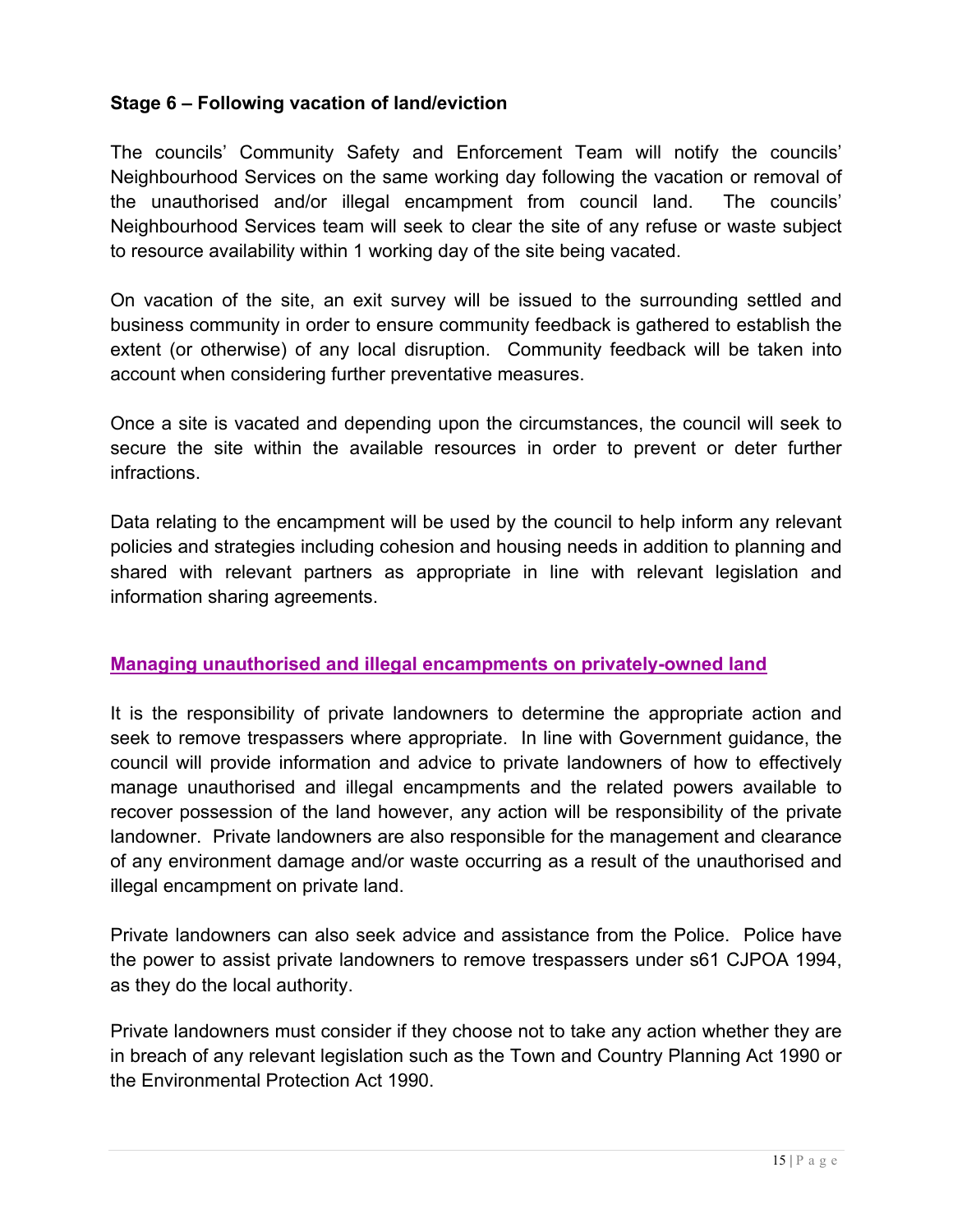Where the legislation is breached, failure by private landowners to take action may result in enforcement and/or legal action being taken against them by the council if the owners have condoned the occupation else invited the occupants onto their land. The council will seek to recover all costs incurred from the private landowner as a result of taking any necessary enforcement and/or legal action.

 The council will not normally intervene with unauthorised and illegal encampments on private land. Section 77 and 78 of the Criminal Justice and Public Order Act 1994 to remove vehicles and any occupants from private land. This will only be used where there is a strong public interest to do so and where the land owner provides sufficient evidence of the action they have undertaken to remove the unauthorised encampment along with a justifiable business case as to why they are unable to resolve the matter themselves. The council does however have the discretion to use powers under

 The following protocol will be followed once the council receives a notification that an unauthorised and illegal encampment has been established on private land:

- The councils' Community Safety and Enforcement Service is responsible for dealing with unauthorised and illegal encampments;
- The council will take all reasonable steps to identify who owns the land upon which the unauthorised and illegal encampment has been set up including consulting with land registry and the councils' highway department;
- The council will contact the landowner or agent who will be advised of their responsibilities to determine and implement the most appropriate course of action;
- Where there are multiple land owners, the council will inform all land owners however, the responsibility for the coordination of actions will be with the land owners and not the council;
- The council will provide information and advice to private land owners but will not intervene unless there is a strong public interest to do so and private land owners have demonstrated a business case to necessitate this action;
- In exceptional circumstances where the council does choose to intervene, the process for removing illegal encampments on public land will be followed and a site visit and welfare assessment will be undertaken prior to any enforcement action being taken. The council reserves the right to recover any costs incurred from private land owners.

# **9. Data Protection and Information Sharing**

 All data and information recorded by agencies in the management of unauthorised and illegal encampments will be processed under the Data Protection Act 1998.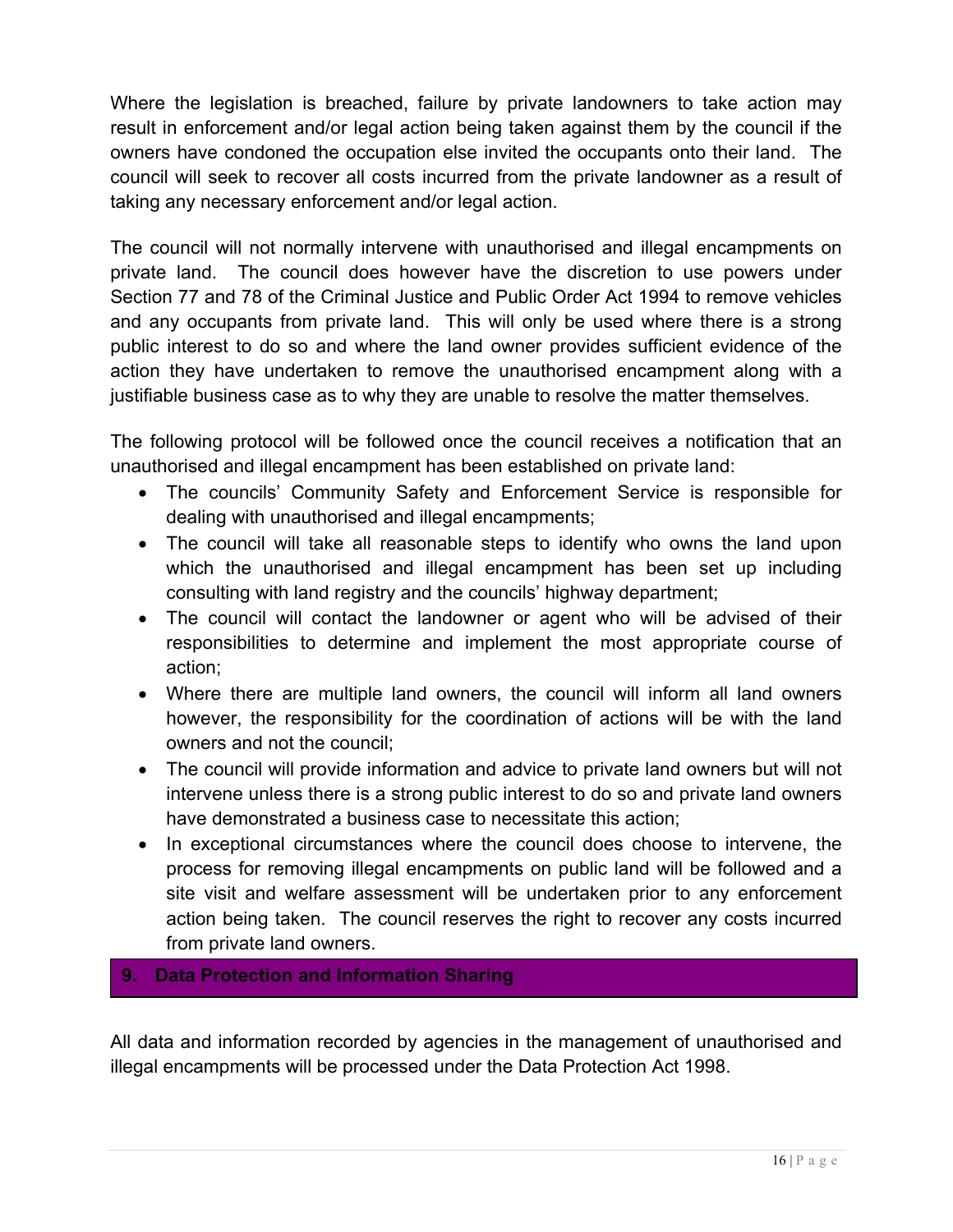The council sets out how it uses and protects the personal information of its customers in its corporate privacy notice and Data Protection Policy which can be viewed on the council's website. The council's Confidentiality and Information Security and Computer Usage Policies set out further controls as part of the council's overall information management and security environment.

 Where appropriate, information will be shared between key partners such as the council, Police and Health professionals in order to prevent and detect crime and to ensure a coordinated approach is taken to effectively managing unauthorised and/or illegal encampment. In these circumstances, information will be shared securely in line with data protection laws, other relevant legislation including the Crime and Disorder Act 1998, the Inter-Agency Information Sharing Protocol and information sharing agreements in place with key partner agencies.

#### **10. Protocol Review**

 The protocol will be reviewed every three years, or earlier, in line with Government guidance, best practice and legislative changes. As part of the review, consultations will be undertaken with the Barnsley CSP, residents and other stakeholders regarding the contents and effectiveness of the protocol.

#### **11. Authorisation**

The following signatories hereby agree to:

- Subscribe and work to the principles contained within the Protocol, and;
- ensure that the Protocol is fully implemented within the organisation/authority and all relevant staff are trained in the principles and legal requirements.

| <b>Name</b> | Signature | <b>Position</b> | <b>Organisation</b> | Date <sup>'</sup> |
|-------------|-----------|-----------------|---------------------|-------------------|
|             |           |                 |                     |                   |
|             |           |                 |                     |                   |
|             |           |                 |                     |                   |
|             |           |                 |                     |                   |
|             |           |                 |                     |                   |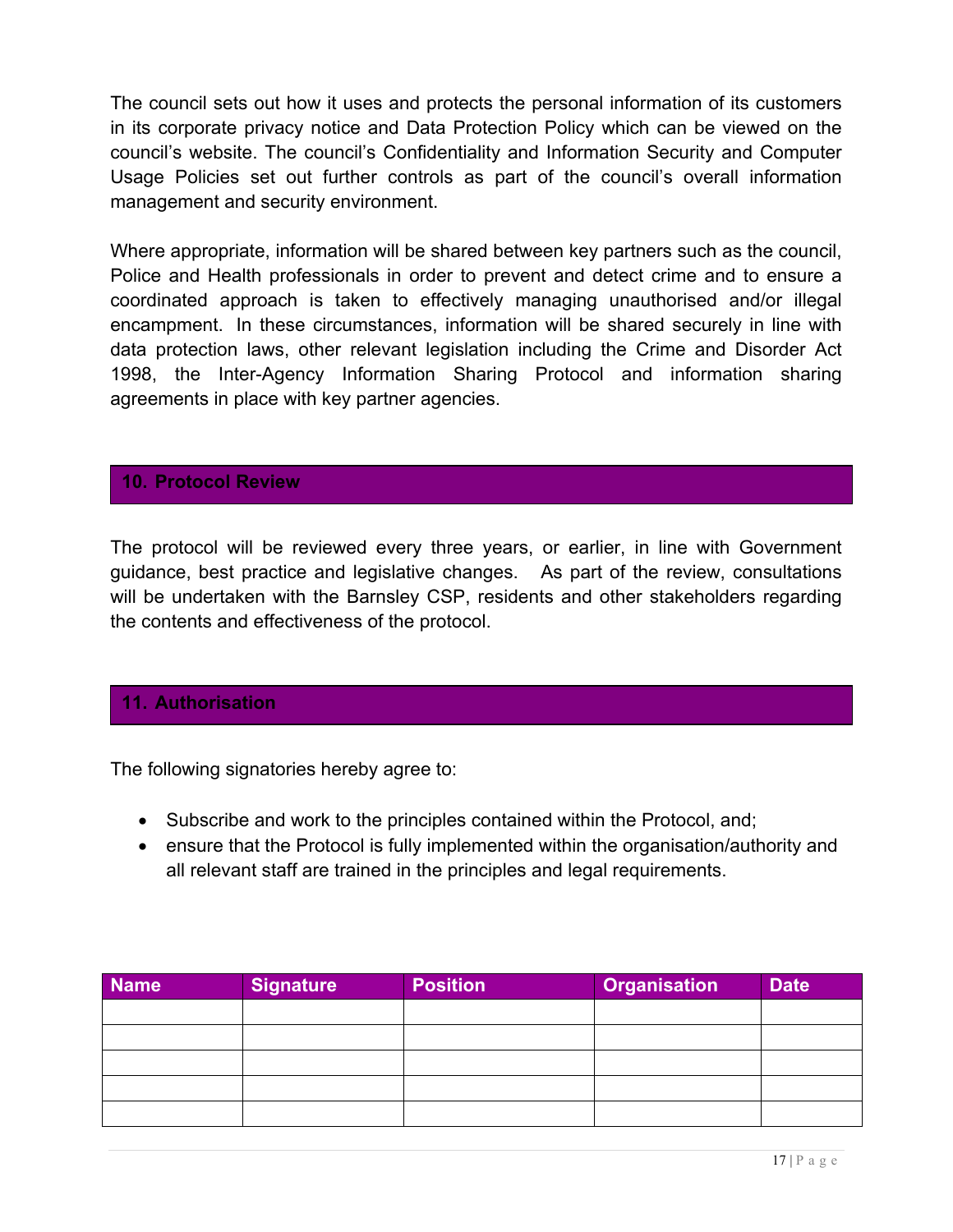*Date Approved: Review Date:* 

**Appendix 1** 

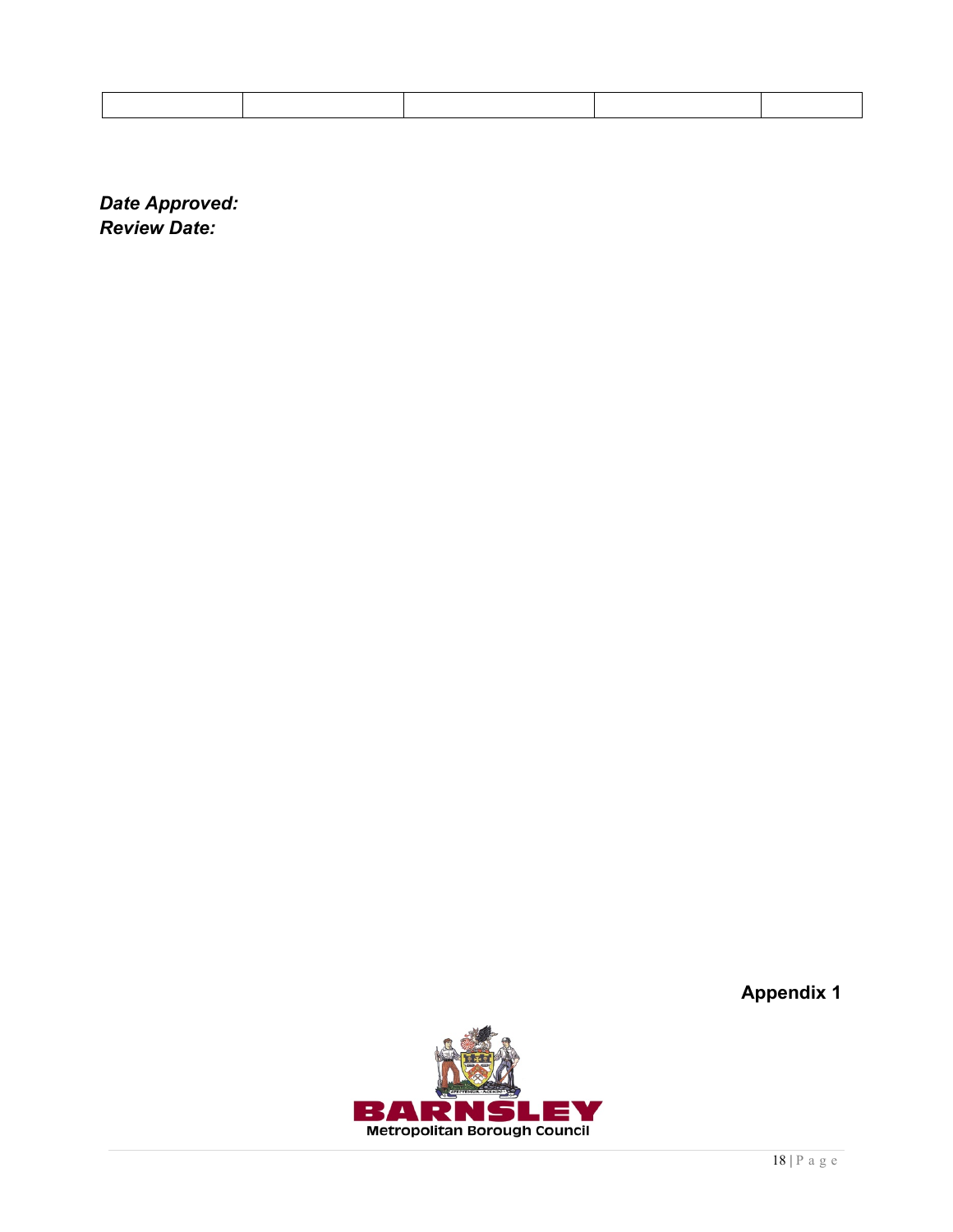# **Safer Communities**

#### **Initial Welfare Check, Site Investigation and Community Impact Assessment**

#### **Part A - Site Details**

| 1) | Name of Officer Completing Sit<br>Investigation:            |                                                                                                                                                      |  |
|----|-------------------------------------------------------------|------------------------------------------------------------------------------------------------------------------------------------------------------|--|
| 2) | Date & Time of Visit:                                       |                                                                                                                                                      |  |
| 3) | Date of Encampment Arrival:                                 |                                                                                                                                                      |  |
| 4) | <b>Site Location:</b>                                       |                                                                                                                                                      |  |
| 5) | <b>Type of Land:</b>                                        | School<br>Park<br><b>Highway Verge</b><br><b>Business/Industrial Estate - Used</b><br>Business/Industrial Estate - Disused<br>Other (please specify) |  |
| 6) | <b>Land Owner:</b>                                          |                                                                                                                                                      |  |
| 7) | <b>Number of adults forming</b><br>part of the encampment:  |                                                                                                                                                      |  |
| 8) | Number of children forming<br>part of the encampment:       |                                                                                                                                                      |  |
| 9) | Are all the encampment<br>occupants travelling<br>together? |                                                                                                                                                      |  |

#### **Details of the Encampment Occupants**

| <b>Surname</b> | <b>First Name(s)</b> | D.O.B<br>Age | M/F | <b>First</b><br>Language | <b>Child</b><br>seen<br>Yes/No |
|----------------|----------------------|--------------|-----|--------------------------|--------------------------------|
|                |                      |              |     |                          |                                |
|                |                      |              |     |                          |                                |
|                |                      |              |     |                          |                                |
| <b>Surname</b> | <b>First Name(s)</b> | D.O.B<br>Age | M/F | <b>First</b><br>Language | <b>Child</b><br>seen<br>Yes/No |
|                |                      |              |     |                          |                                |
|                |                      |              |     |                          |                                |
|                |                      |              |     |                          |                                |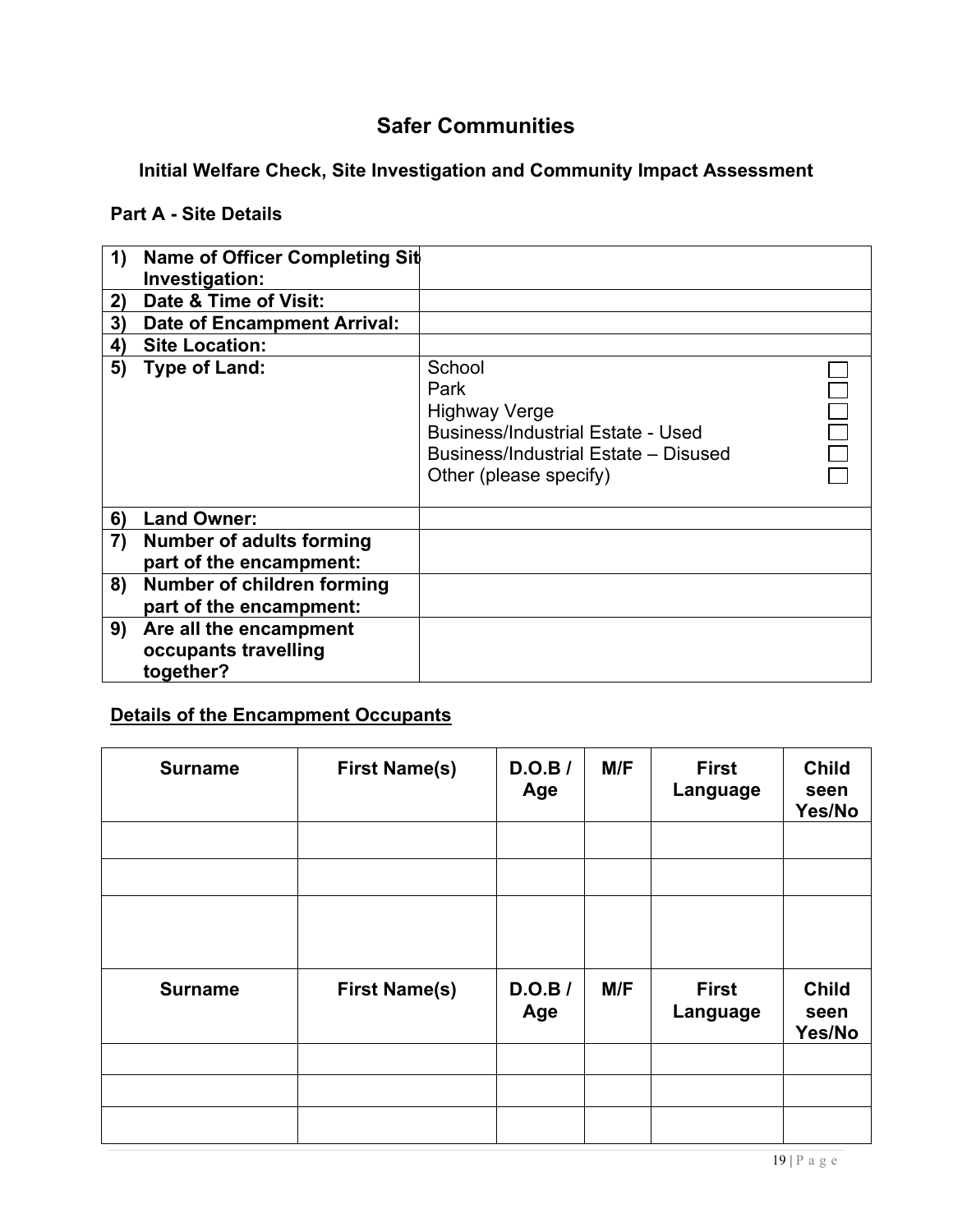| 10) Has this group previously |  |
|-------------------------------|--|
| been subject to eviction? if  |  |
| so, please give details of    |  |
| when and under which power    |  |
| i.e. (s77/s78, s61/62)        |  |
| 11) Number of Vehicles:       |  |

# **Vehicle Details**

| <b>Vehicle Registration</b> | Vehicle Type & Details |
|-----------------------------|------------------------|
|                             |                        |
|                             |                        |
|                             |                        |
|                             |                        |
|                             |                        |
|                             |                        |
|                             |                        |
|                             |                        |
|                             |                        |
|                             |                        |
|                             |                        |
|                             |                        |
|                             |                        |
|                             |                        |
|                             |                        |
|                             |                        |

| 12) Number of Caravans:  |  |
|--------------------------|--|
| 13) Caravan Description: |  |
|                          |  |
|                          |  |
|                          |  |
|                          |  |
|                          |  |
|                          |  |
|                          |  |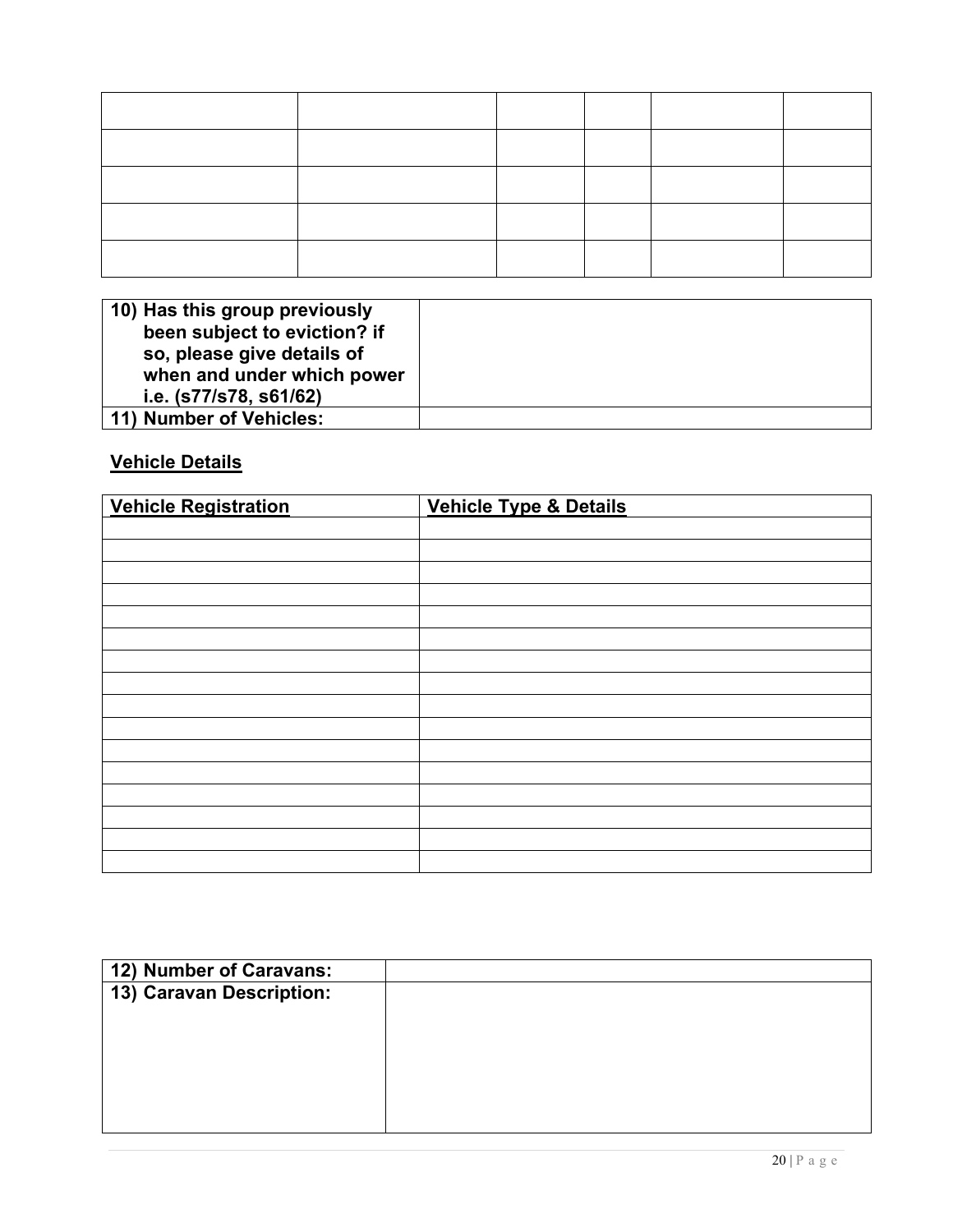| 14) What was the location of<br>the group prior to this<br>encampment?                                                          |  |
|---------------------------------------------------------------------------------------------------------------------------------|--|
| 15) Are there any specific<br>reasons for the<br>encampment? i.e.<br>wedding/funeral                                            |  |
| 16) How long has the group<br>indicated they wish to<br>stay?                                                                   |  |
| 17) Where does the group<br>intend to travel to next?                                                                           |  |
| 18) What services (if any) are<br>available on site? (i.e.<br>water, toilets etc.)                                              |  |
| 19) Please provide an<br>overview of any<br>environmental impact<br>(including fly tipping,<br>refuse/waste, excrement<br>etc.) |  |

#### **Part B – Community Impact Assessment**

| 20) Are rights of way affected<br>by the encampment and if                                          |  |
|-----------------------------------------------------------------------------------------------------|--|
| so, in what way?                                                                                    |  |
| 21) Is access to or from<br>nearby properties or<br>amenities obstructed by<br>the encampment?      |  |
| 22) Is operational use of the<br>land obstructed by the<br>encampment and if so, in<br>what way?    |  |
| 23) Has the site been<br>occupied by an<br>unauthorised<br>encampment in the<br>previous 12 months? |  |
| 24) How far is the<br>encampment from the<br>nearest residence or<br>business?                      |  |
| 25) Is the encampment                                                                               |  |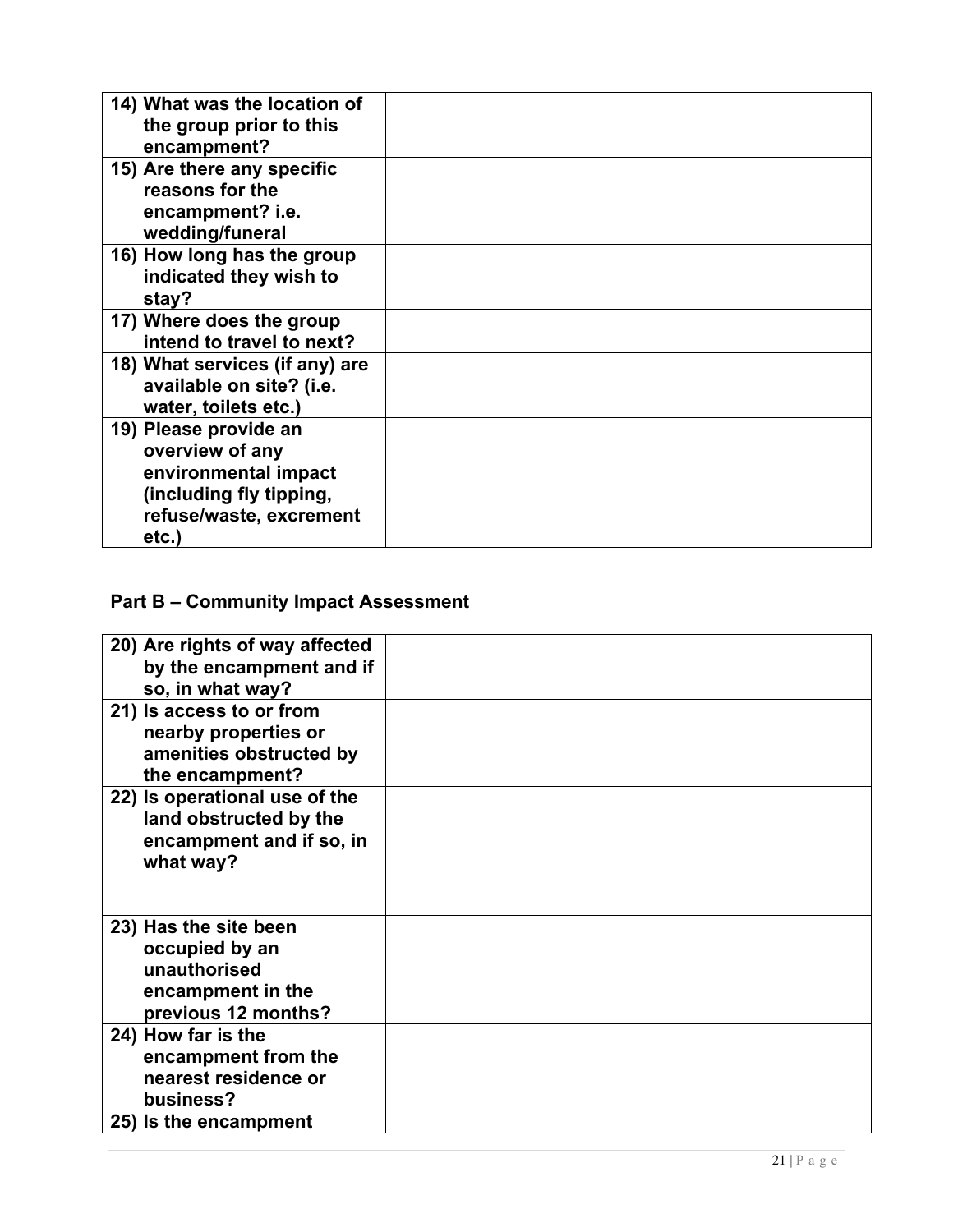| separated from other          |  |
|-------------------------------|--|
| properties by a road or a     |  |
| boundary?                     |  |
| 26) Has the encampment        |  |
| prevented members of the      |  |
| settled community from        |  |
| using amenities?              |  |
| 27) Has the Code of Conduct   |  |
| been issued and been          |  |
| explained to the group?       |  |
| 28) Has criminal and/or anti- |  |
| social behaviour been         |  |
| witnessed against or by       |  |
| members of the                |  |
| encampment? If yes,           |  |
| please provide details.       |  |
|                               |  |
| 29) Please provide any        |  |
| further details of any        |  |
| community impact.             |  |

#### **Part D – Initial Welfare Enquiries**

| 30) Are there any medical<br>concerns with any<br>members of the group?<br>Please provide details         |  |
|-----------------------------------------------------------------------------------------------------------|--|
| 31) Are there any vulnerable<br>members of the group?<br>i.e. elderly, infirm. Please<br>provide details  |  |
| 32) Are there any members of<br>the group who are<br>pregnant? Please provide<br>details                  |  |
| 33) Are there any other areas<br>of concern for members<br>of the encampment?                             |  |
| 34) Are there any concerns<br>for the welfare of any<br>animals on the site?                              |  |
| 35) Is there anything affecting<br>the occupants ability to<br>travel? If yes, please<br>provide details. |  |
| 36) Do occupants of the<br>encampment have access<br>to accommodation<br>elsewhere? If yes, please        |  |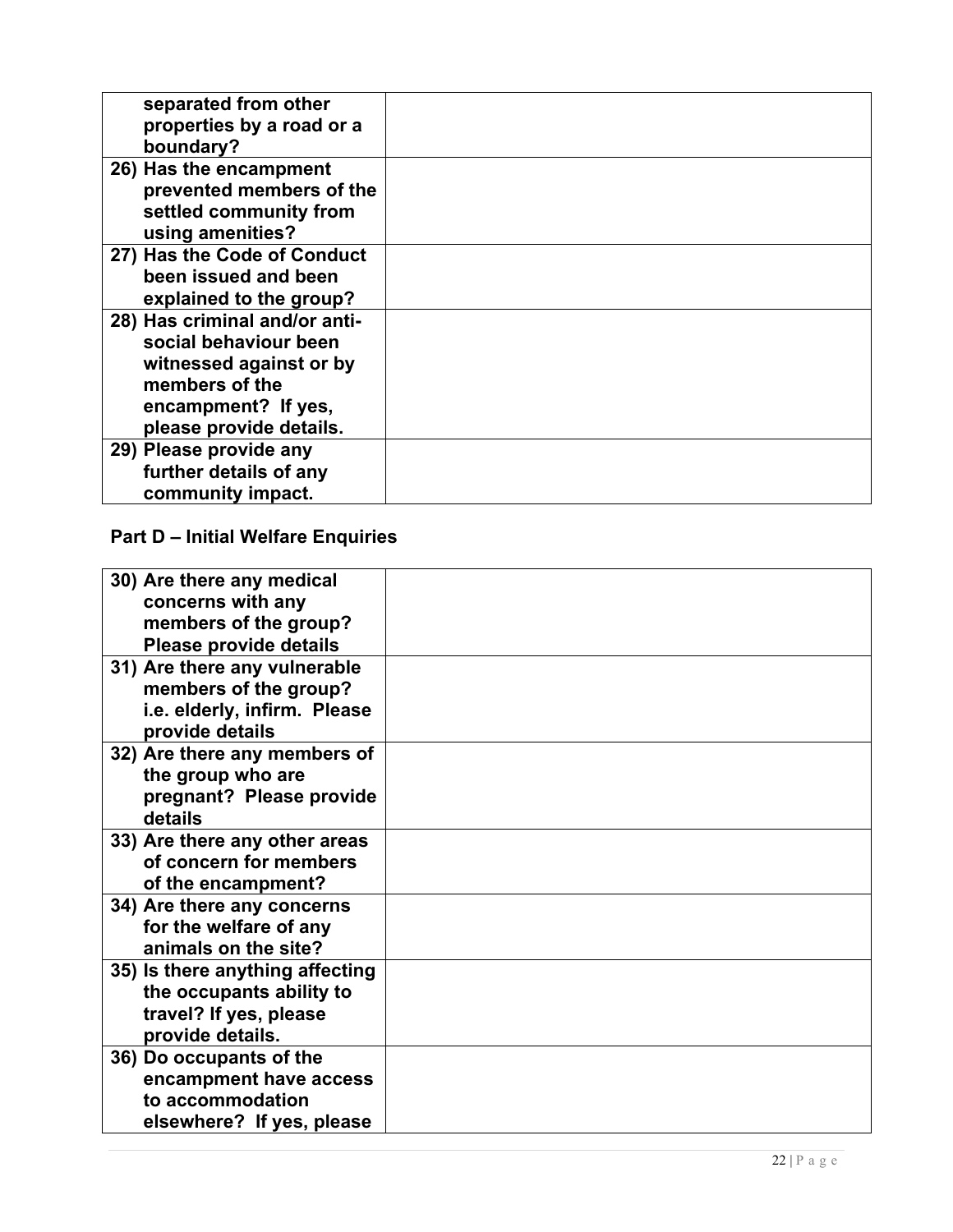| provide details              |  |
|------------------------------|--|
| 37) Are there places on      |  |
| authorised or the            |  |
| temporary stopping place     |  |
| available to the occupants   |  |
| of the encampment?           |  |
| 38) Do occupants of the      |  |
| encampment wish to           |  |
| apply for places on the      |  |
| authorised sites?            |  |
| 39) Do the occupants require |  |
| any support with making      |  |
| a homelessness               |  |
| application in Barnsley?     |  |
| 40) Does any occupant of the |  |
| encampment require the       |  |
| services of an Education     |  |
| Officer? If yes, please      |  |
| provide details.             |  |
| 41) Are any of the children  |  |
| living on the encampment     |  |
| attending school? Please     |  |
| provide details.             |  |



**Appendix 2** 

# **CODE OF CONDUCT FOR UNAUTHORISED ENCAMPMENTS ON COUCIL LAND**

ĺ, You are occupying this location illegally. The council is considering what, if any, enforcement and legal action to pursue in line with its protocol on unauthorised and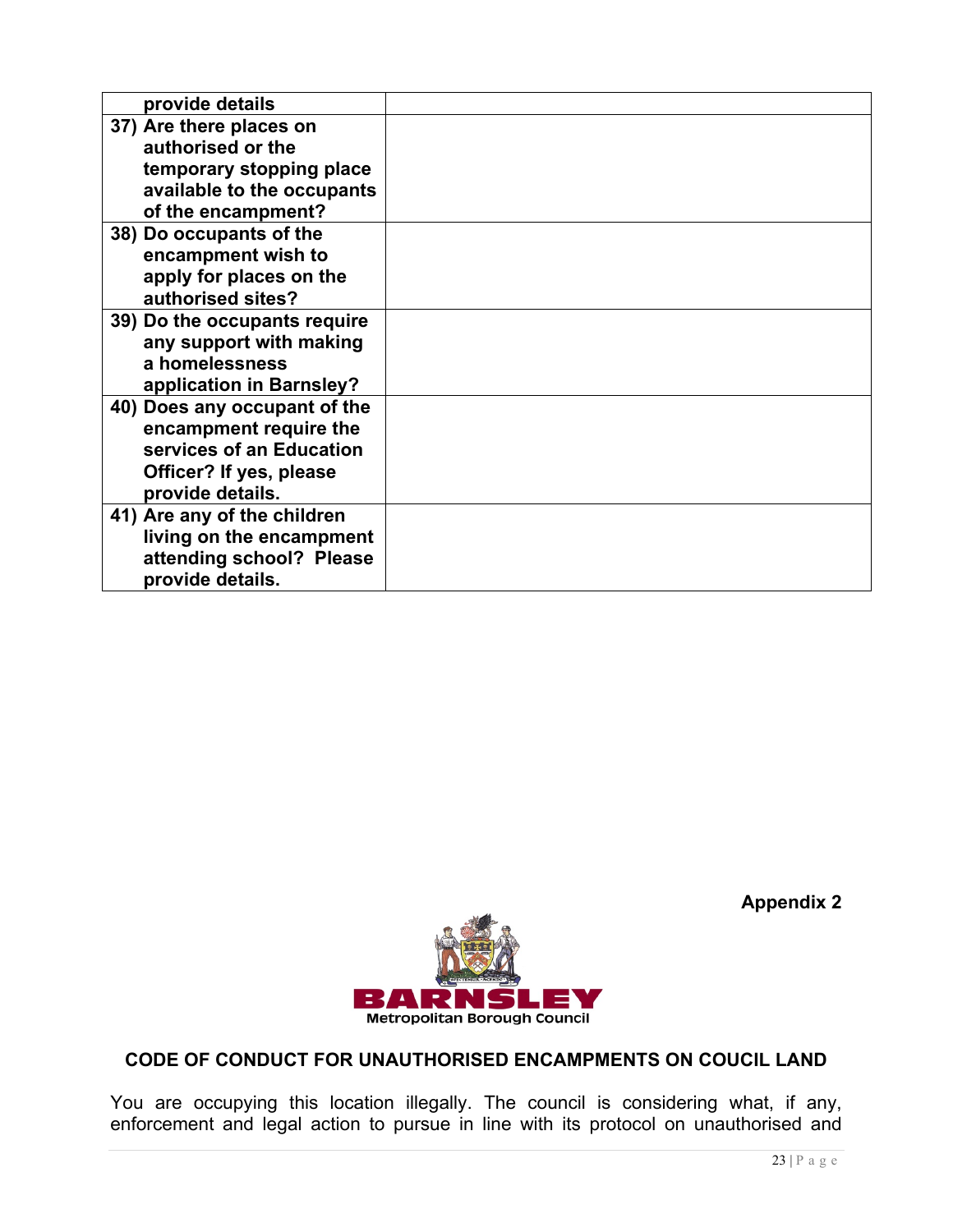illegal encampments. We expect you to treat the land you have occupied with respect, and to respect the rights of other people who also wish to use the area. Whilst you are on this location, the following behaviour is not acceptable:

- 1. Forcing entry to land, by causing damage to any fixtures, fittings or landscaping (including planted areas). This includes digging away of earthwork defences, which have been placed at a landowner's expense to prevent trespass.
- 2. Causing any other damage to the land itself, or property on it. Particular care should be taken not to cause damage to those features provided as a public amenity.
- 3. Driving vehicles along any footpath or other right of way not specifically designed for road vehicles. This practice is not only illegal but is also highly dangerous.
- 4. Parking vehicles or caravans on any road or footpath that causes an obstruction to other people wanting to pass by. This includes parking immediately next to footpaths.
- 5. Dumping or tipping rubbish, waste materials or trade waste such as tree cuttings, rubble, etc. You will be provided with plastic refuse bags that will be collected during or after your stay at the site. It is your responsibility to keep the site clean and tidy.
- 6. Council Liaison Officers can direct you to Civic Amenity Sites (Council tips) where you will be able to pay to dispose of trade waste.
- 7. Use of the area as a toilet. You must not deposit or leave human waste openly in public areas.
- 8. Abuse, intimidation or harassment of any person who is lawfully using the area.
- 9. Excessive noise or other forms of anti-social behaviour.
- 10. Animals that are not kept under control or that attack persons lawfully on the land, or nearby.
- electricity, or wasting quantities of water may be the subject of criminal proceedings. 11. Interference with electrical, water or gas supplies. Any person(s) found abstracting

 These codes are the same standards of behaviour that are expected of the settled community. Barnsley Council is committed to ensuring that the rights and expectations of all parties are balanced and attended to in the most appropriate manner, however behaviour that is deemed unacceptable will not be tolerated. Any contravention of this code of conduct will be considered as part of the decision making process to determine possible enforcement and legal action.

#### **Appendix 3**

# Unauthorised Encampment Health Assessment Visit  **needs may be given on this form) (No information which could lead to the identification of an individual with health**

| <b>Date of Visit</b>          |  |
|-------------------------------|--|
| <b>Location of encampment</b> |  |
| <b>Size of encampment</b>     |  |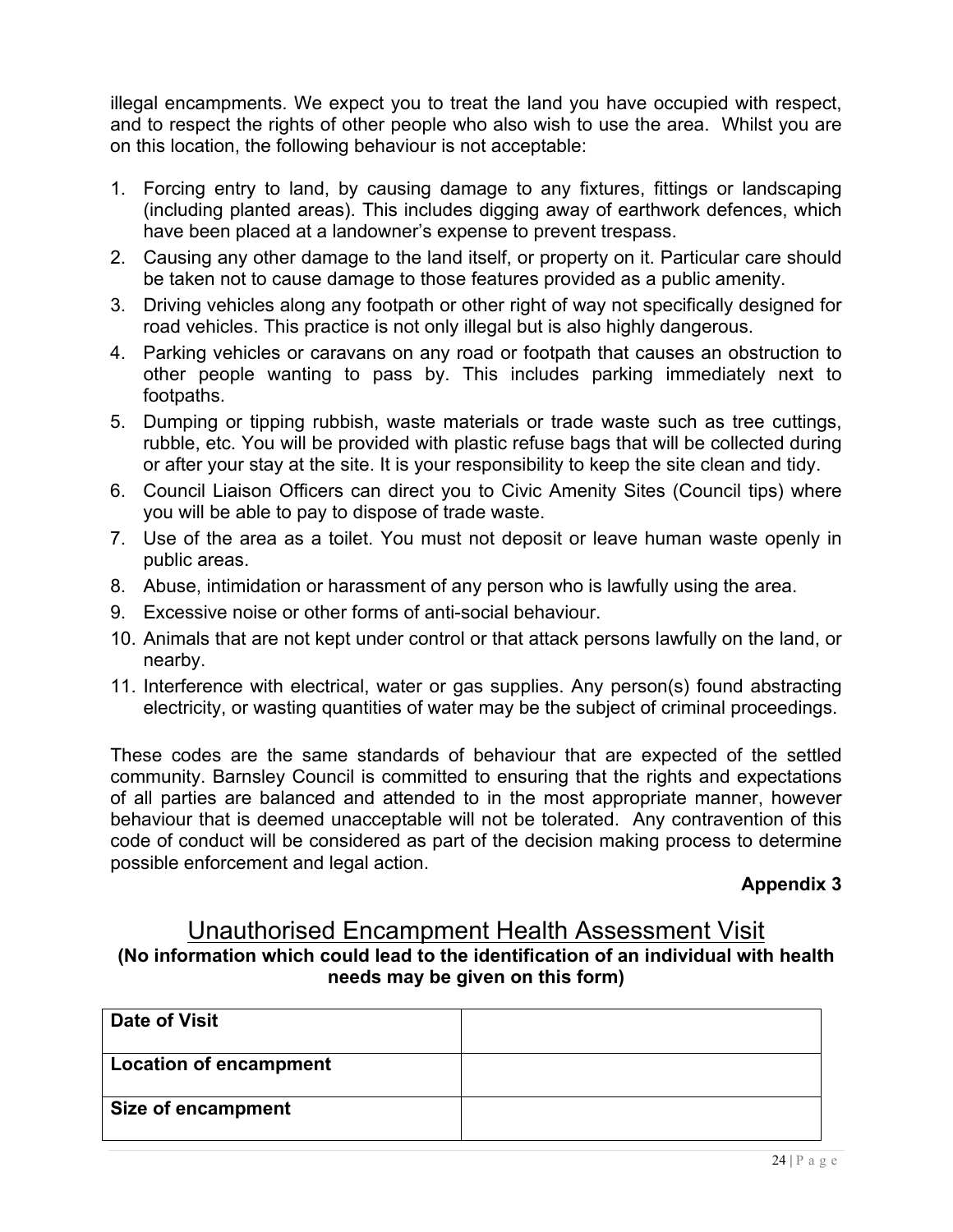| <b>Adults</b>                    |  |
|----------------------------------|--|
| Children (0-19)                  |  |
| <b>Immediate Health Concerns</b> |  |
| <b>Details</b>                   |  |
| <b>Comments</b>                  |  |

**Date:** 

**Officer:** 

**Title:** 

**Signature:** 

**Appendix 4** 

#### Dear Resident,

As you may be aware there is an unauthorised encampment at --------------------------------.

 There are certain guidelines all local authorities have to follow in terms of welfare checks and case conferences. If we fail to follow these steps then it is likely the courts would not grant orders for removal of encampments.

 Welfare checks have to be carried out by specialist Community Nurses. After they have been carried out, a case conference is called where a decision is made about how soon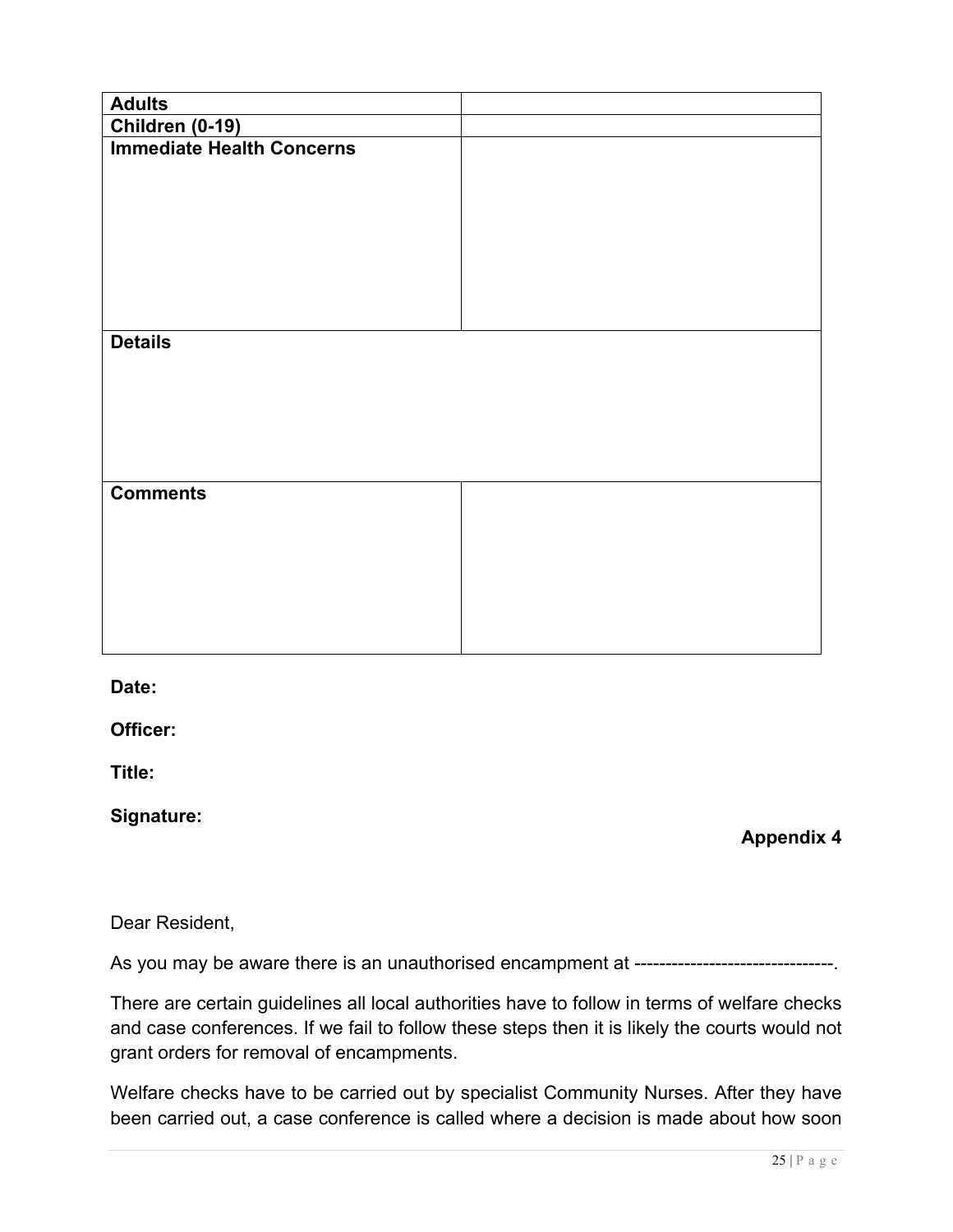notices can be served requiring the occupants of the unauthorised encampment to quit the land.

 If the occupants of unauthorised encampments do not comply with the direction to leave notice, Barnsley Councils Legal Team will apply to the courts for an eviction order which is also served on the occupants of the unauthorised encampment.

 If the occupants of unauthorised encampments do not comply with this order, Barnsley MBC Community Safety and Enforcement Service will instruct bailiffs to remove the occupants of the unauthorised encampment from the land.

 This process does take time and your patience in this matter is appreciated. Community Safety and Enforcement Officers will attend the site on a daily basis. They will take photographs and collect evidence for court purposes.

 You can contact Community Safety and Enforcement Service, if you wish to report or pass any information to us, online using the following email address:

#### [safer@barnsley.gov.uk](mailto:safer@barnsley.gov.uk)

You can also contact our Customer Services Team on 772468.

 Immediate issues around anti-social behaviour, threats intimidation or any other crime should be reported to the police using the 101 number or in the event of an emergency, please dial 999.

Yours Faithfully

 Community Safety & Investigations Manager Community Safety and Enforcement Service Barnsley MBC



**Appendix 4** 

**Unauthorised Encampments** 

 **Frequently Asked Questions**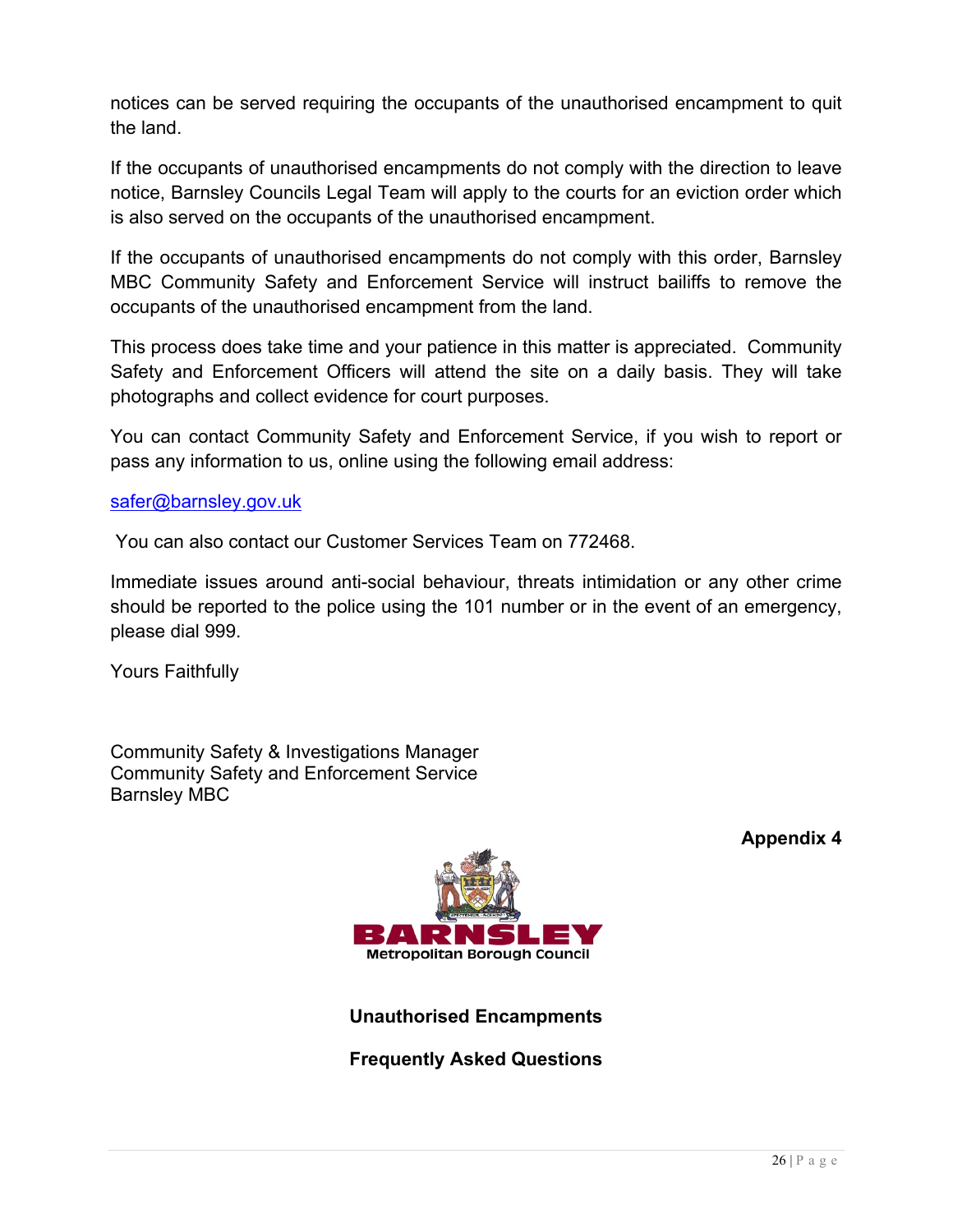# **1) Can the council remove unauthorised encampments from their land immediately?**

No, the council must:

- Show that the occupants of the unauthorised encampment are on the land without consent;
- Make enquiries regarding the general health, welfare and children's education;
- Ensure that the Human Rights Act 1998 has been fully complied with;
- Follow a set protocol in terms of proving ownership of the land, providing details of the unauthorised encampment, service of notices and summonses that will enable the necessary authority to be sought through the courts to order the occupants of unauthorised encampments to leave the site.

#### **2) How long will it take unauthorised to remove unauthorised encampments from council land?**

 This will depend upon the circumstances of each individual case. The council will need to take account of the issues outlined above as well as how soon a Court hearing date can be obtained.

# **3) Can the court refuse to grant the council an order to move on the unauthorised encampment?**

Yes, the court can refuse to grant an order if:

- The council fails to make adequate enquiries regarding the health, welfare and education of the occupants of the unauthorised encampment;
- There is an unavoidable reason for the occupants of the unauthorised encampment to remain on the site.

 It is important that the council takes the necessary time follow the correct protocol, to make all the relevant enquiries and collate the necessary evidence before making an application for a court order.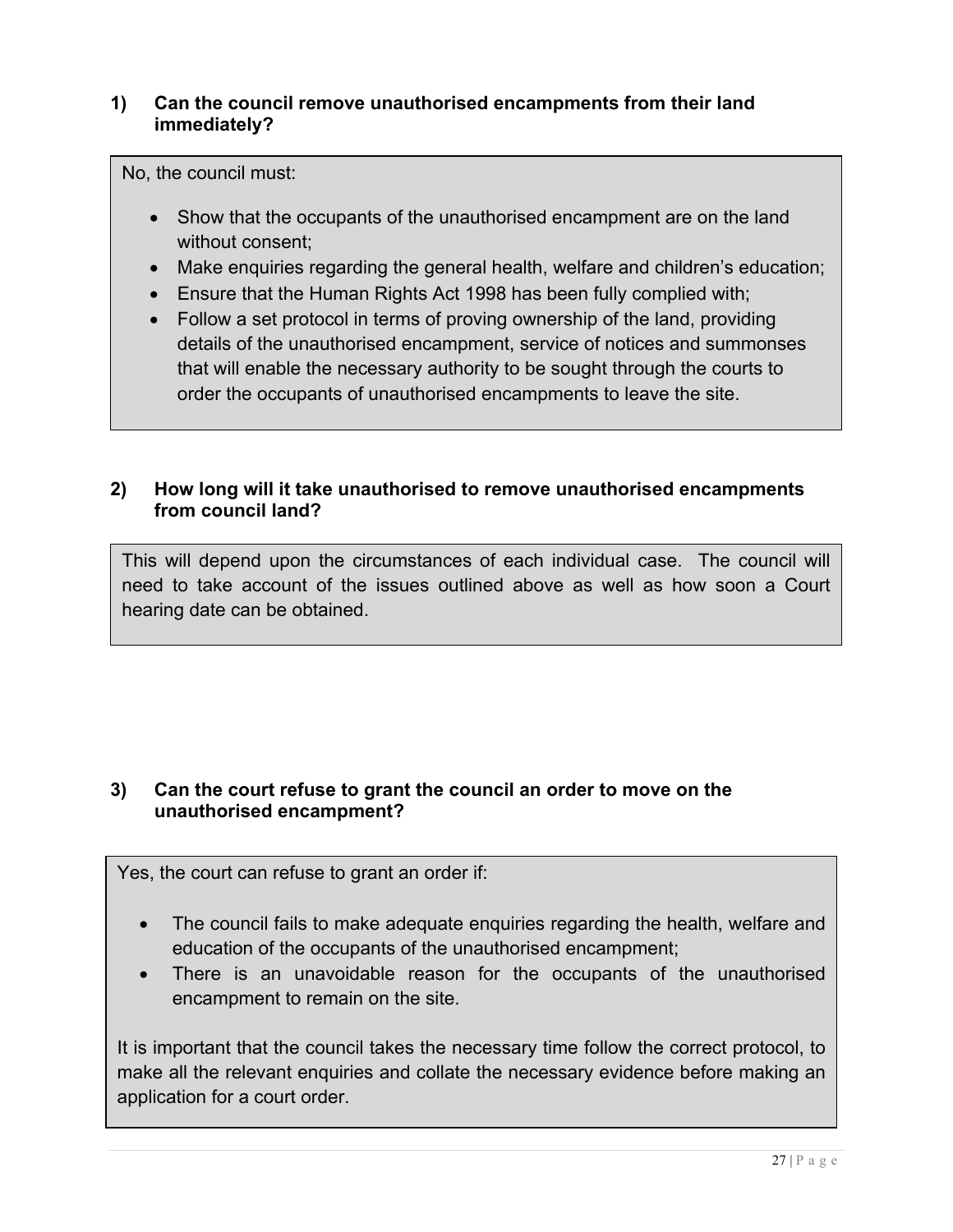## **4) Why doesn't the council recover its legal costs from the occupants of unauthorised encampments or prosecute for fly tipping or littering?**

 Unfortunately there is very little any council can do to recover money from unauthorised encampments. As with any environmental crime, like fly tipping or littering, the council needs people to be willing to provide eyewitness information or for a council officer to witness or the evidence that links the incident to an individual. Without this the council can't issue a Fixed Penalty Notice, or successfully take the matter to court.

 Once an encampment moves on, Barnsley Council will move quickly to clean up and where possible secure the area so that it can once again be enjoyed by local residents.

#### **5) What measures does the council take to prevent unauthorised encampments accessing council land?**

 The council regularly reviews security arrangements at popular sites in an attempt to deter unauthorised vehicle access. All security measures are considered as applicable to individual sites including the installation of bollards, fencing, gates and landscaping.

## **6) How can the council help if an authorised encampment moves on to private land?**

 If the unauthorised encampment is on private land it is primarily the responsibility of the land owners to deal with the eviction. The council can provide information and advice to private land owners of how to effectively manage unauthorised and illegal encampments and the related powers available to recover possession of the land. Private land owners are also responsible for the management and clearance of any environment damage and/or waste occurring as a result of the unauthorised and illegal encampment on private land.

 The council has the discretion to use powers under Section 77 and 78 of the Criminal Justice and Public Order Act 1994 to remove vehicles and any occupants from private land. This will only be used where there is a strong public interest to do so and where the land owners provides sufficient evidence of the action they have undertaken to remove the unauthorised encampment along with a justifiable reason as to why they are unable to resolve the matter themselves.